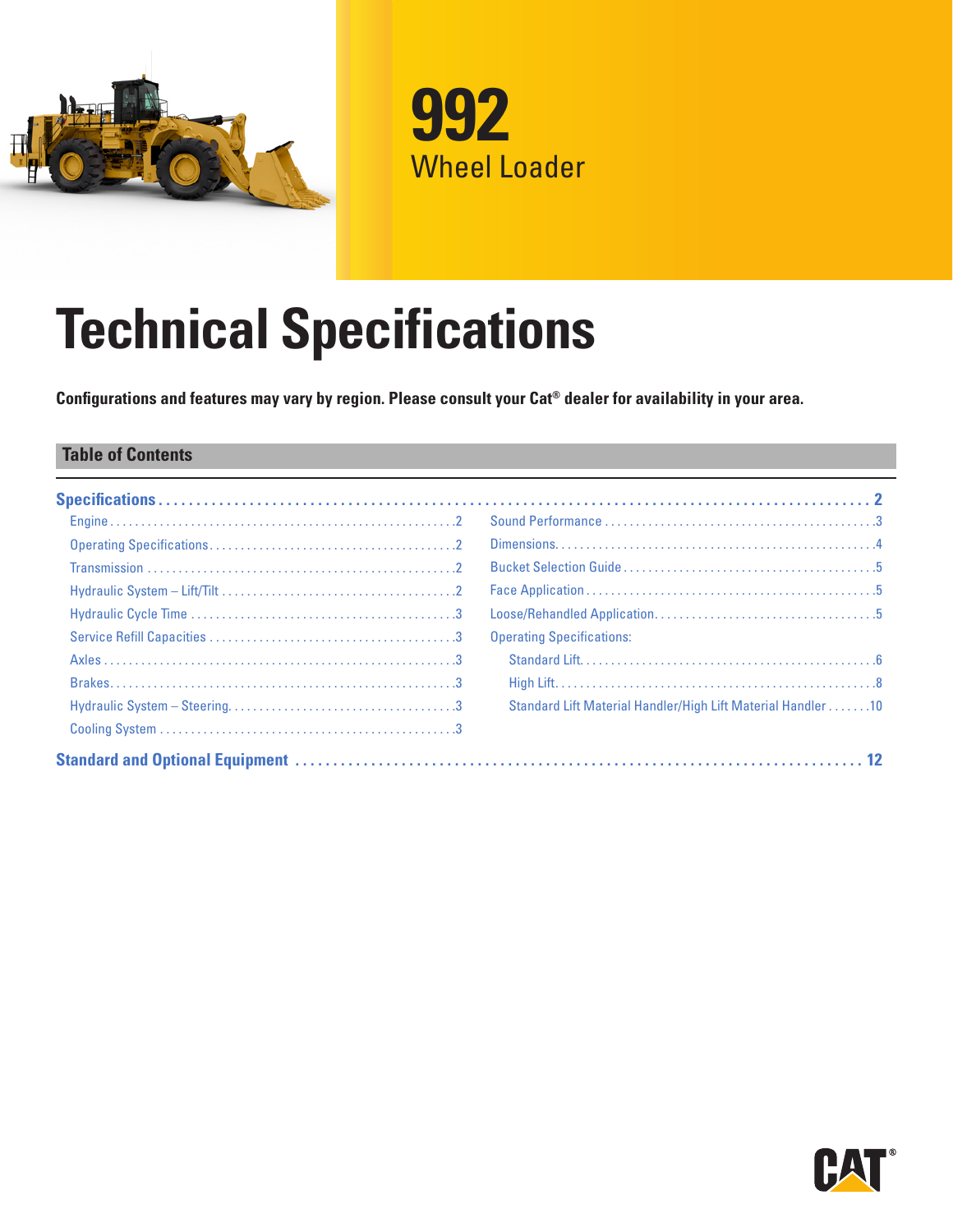<span id="page-1-0"></span>

| <b>Engine</b>                                       |                        |                                           |  |  |  |
|-----------------------------------------------------|------------------------|-------------------------------------------|--|--|--|
| Engine Model                                        | $Cat^{\circledR}$ C32B |                                           |  |  |  |
| Emissions                                           | Equivalent             | U.S. EPA Tier 4 Final,<br>U.S. EPA Tier 2 |  |  |  |
| Rated Speed                                         | 1,750 rpm              |                                           |  |  |  |
| Gross Power - SAE J1995 @ 1,750 rpm                 |                        |                                           |  |  |  |
| Tier 4/HRC (Highly Regulated<br>Country) - Standard | 671 kW                 | 900 hp                                    |  |  |  |
| Tier 4/HRC - High Ambient                           | 699 kW                 | 937 hp                                    |  |  |  |
| Tier 2/LRC (Less Regulated<br>Country) - Standard   | 676 kW                 | 907 hp                                    |  |  |  |
| Tier 2/LRC - High Ambient                           | 704 kW                 | 944 hp                                    |  |  |  |
| Gross Power – ISO 14396 @ 1,750 rpm                 |                        |                                           |  |  |  |
| Tier 4/HRC - Standard                               | 659 kW                 | 884 hp                                    |  |  |  |
| Tier 4/HRC - High Ambient                           | 687 kW                 | 921 hp                                    |  |  |  |
| Tier 2/LRC - Standard                               | 666 kW                 | 893 hp                                    |  |  |  |
| Tier 2/LRC - High Ambient                           | 694 kW                 | 931 hp                                    |  |  |  |
| Net Power - SAE J1349 @ 1,750 rpm                   |                        |                                           |  |  |  |
| Tier 4/HRC - Standard                               | 607 kW                 | 814 hp                                    |  |  |  |
| Tier 4/HRC - High Ambient                           | 607 kW                 | 814 hp                                    |  |  |  |
| Tier 2/LRC - Standard                               | 614 kW                 | 823 hp                                    |  |  |  |
| Tier 2/LRC - High Ambient                           | 614 kW                 | 823 hp                                    |  |  |  |
| Bore                                                | 145 mm                 | 5.7 in                                    |  |  |  |
| Stroke                                              | 162 mm                 | $6.4$ in                                  |  |  |  |
| Displacement                                        | 32.1 L                 | $1,963.5$ in <sup>3</sup>                 |  |  |  |
| Peak Torque - SAE J1995                             |                        |                                           |  |  |  |
| Tier $4/HRC - Standard$ $@$ 1,200 rpm               | $4765$ N $\cdot$ m     | 3,514 lbf-ft                              |  |  |  |
| Tier 4/HRC - High Ambient @<br>$1,300$ rpm          | 4820 N·m               | 3,555 lbf-ft                              |  |  |  |
| Tier 2/LRC - Standard @ 1,200 rpm                   | 4796 N·m               | 3,537 lbf-ft                              |  |  |  |
| Tier 2/LRC - High Ambient @<br>1,350 rpm            | 4841 N·m               | 3,570 lbf-ft                              |  |  |  |

# **Operating Specifications**

| <b>Operating Weight</b>      | 105 882 kg                   | 233,430 lb              |
|------------------------------|------------------------------|-------------------------|
| Rated Payload - Standard     | 23.1 tonnes                  | $25.5$ tons             |
| Rated Payload - Standard     | 27.2 tonnes                  | 30 tons                 |
| (Material Handler)           |                              |                         |
| Rated Payload – High Lift    | 20.4 tonnes                  | $22.5$ tons             |
| Rated Payload - High Lift    | 24.5 tonnes                  | $27$ tons               |
| (Material Handler)           |                              |                         |
| <b>Bucket Capacity Range</b> | $11.5 - 24.5$ m <sup>3</sup> | $15-32$ yd <sup>3</sup> |
| Cat Truck Match - Standard   | 775/777/785                  |                         |
| Cat Truck Match – High Lift  | 777/785                      |                         |
| <b>Transmission</b>          |                              |                         |
| Transmission Type            | Cat Planetary Powershift     |                         |
| Forward 1                    | 7 km/h                       | $4.3$ mph               |
| Forward 2                    | $11.9$ km/h                  | 7.4 mph                 |
| Forward 3                    | $20.5 \text{ km/h}$          | $12.7$ mph              |
| Direct Drive - Forward 1     | <b>Disabled</b>              | <b>Disabled</b>         |
| Direct Drive – Forward 2     | $12.9$ km/h                  | 8 mph                   |
| Direct Drive - Forward 3     | $22.6$ km/h                  | 14 mph                  |
| Reverse 1                    | $7.5$ km/h                   | $4.7$ mph               |
| Reverse 2                    | $13 \text{ km/h}$            | $8.1$ mph               |
| Reverse 3                    | $22.4 \text{ km/h}$          | $13.9$ mph              |
| Direct Drive – Reverse 1     | $8 \text{ km/h}$             | 5 mph                   |
| Direct Drive – Reverse 2     | $14.2$ km/h                  | $8.8$ mph               |
| Direct Drive – Reverse 3     | 24.7 km/h                    | $15.3$ mph              |

### **Hydraulic System – Lift/Tilt**

| Lift/Tilt System – Circuit       | Positive Flow Control           |                   |  |  |
|----------------------------------|---------------------------------|-------------------|--|--|
| $Lift/Tilt System - Pumps$       | Variable Displacement<br>Piston |                   |  |  |
| Maximum Flow $@$ 2,165 rpm       | 950 L/min                       | 250 gal/min       |  |  |
| Relief Valve Setting - Lift/Tilt | 34 500 kPa                      | 5,000 psi         |  |  |
| Lift Cylinder – Bore             | $235.0 \text{ mm}$              | 9.3 in            |  |  |
| Lift Cylinder – Stroke           | $1613 \text{ mm}$               | $63.5 \text{ in}$ |  |  |
| Tilt Cylinder – Bore             | $292 \text{ mm}$                | $11.5$ in         |  |  |
| Tilt Cylinder – Stroke           | $1055 \,\mathrm{mm}$            | $41.5$ in         |  |  |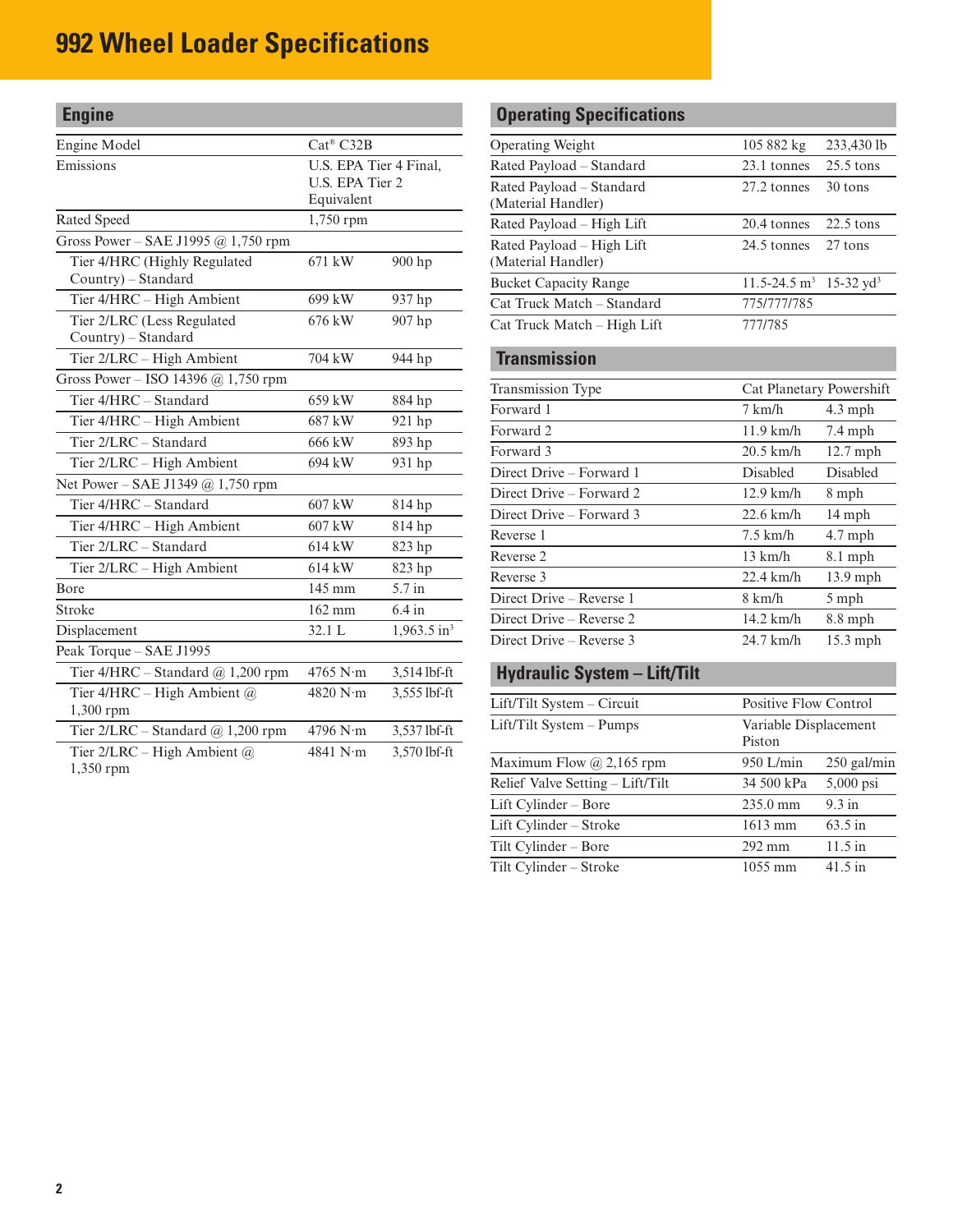## <span id="page-2-0"></span>**Hydraulic Cycle Time**

| Rack Back               |              |
|-------------------------|--------------|
| Standard                | 2.3 seconds  |
| High Lift               | 2.3 seconds  |
| Raise                   |              |
| Standard                | 9.0 seconds  |
| High Lift               | 9.0 seconds  |
| Dump                    |              |
| Standard                | 2.6 seconds  |
| High Lift               | 2.6 seconds  |
| <b>Float Down</b>       |              |
| Standard                | 3.2 seconds  |
| High Lift               | 3.2 seconds  |
| <b>Total Cycle Time</b> | 17.1 seconds |

### **Service Refill Capacities**

| Fuel Tank                                       | 1460 L | 385.7 gal   |
|-------------------------------------------------|--------|-------------|
| Cooling System                                  | 225L   | 59.4 gal    |
| Crankcase                                       | 120 L  | $31.7$ gal  |
| Transmission                                    | 195 L  | $51.5$ gal  |
| Differentials and Final Drives – Front          | 365 L  | 96.4 gal    |
| Differentials and Final Drives – Rear           | 365 L  | 96.4 gal    |
| Hydraulic System Factory Fill (Implement) 394 L |        | $104.1$ gal |
| Hydraulic Tank (Implement Tank Only)            | 228 L  | $60.2$ gal  |
| Hydraulic Factory Fill (Steering)               | 123 L  | $32.5$ gal  |
| Hydraulic Tank (Steering Tank Only)             | 99.5 L | $26.3$ gal  |
|                                                 |        |             |

#### **Axles**

| Front                    | Fixed      |
|--------------------------|------------|
| Rear                     | Trunnion   |
| <b>Oscillation Angle</b> | $+9^\circ$ |

# **Brakes**

#### Brakes ISO 3450:2011

### **Hydraulic System – Steering**

| Steering System – Circuit             | Pilot, Load Sensing              |
|---------------------------------------|----------------------------------|
| Steering System – Pump                | Piston, Variable<br>Displacement |
| Maximum Flow $\omega$ 1,400-1,850 rpm | $265$ L/min<br>70 gal/min        |
| <b>Steering Cut-Off Pressure</b>      | $4,500$ psi<br>31 000 kPa        |
| <b>Total Steering Angle</b>           | $80^\circ$                       |
| Steering Cycle Time (Low Idle)        | 4.9 seconds                      |
| Steering Cycle Time (High Idle)       | 3.1 seconds                      |

#### **Cooling System**

| Ambient Capability, Hydraulically Driven Demand Fan |                 |               |  |  |  |  |
|-----------------------------------------------------|-----------------|---------------|--|--|--|--|
| Standard<br>$109.4^{\circ}$ F<br>$43^\circ$ C       |                 |               |  |  |  |  |
| High                                                | 55 $^{\circ}$ C | $131^\circ$ F |  |  |  |  |

#### **Sound Performance**

| Sound Levels                            | <b>Standard</b>     | <b>Suppression</b>  |
|-----------------------------------------|---------------------|---------------------|
| Operator Sound Level<br>(ISO 6396:2008) | $70 \text{ dB}(A)$  | $70 \text{ dB}(A)$  |
| Machine Sound Level<br>(ISO 6396:2008)  | $116 \text{ dB}(A)$ | $113 \text{ dB}(A)$ |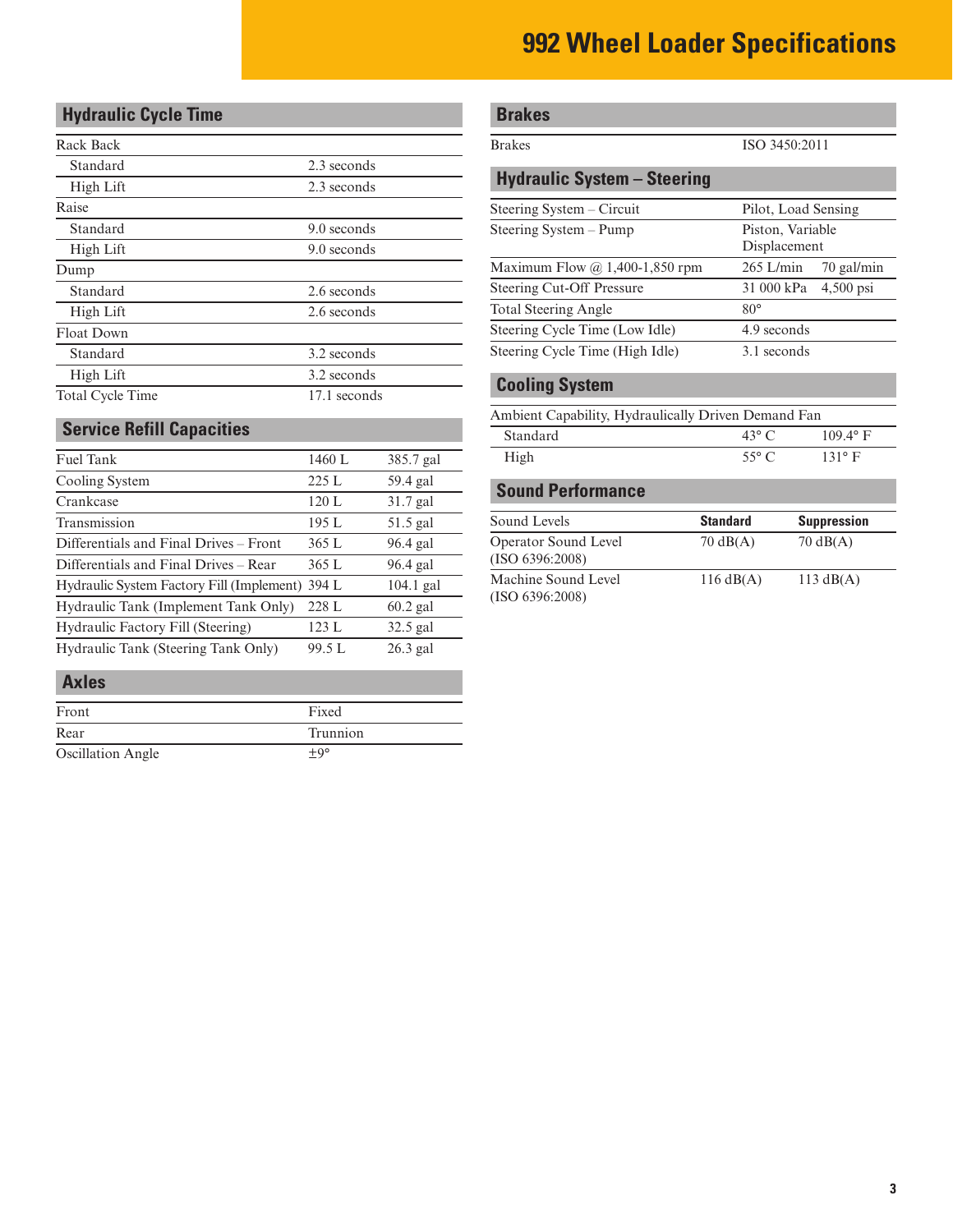### <span id="page-3-0"></span>**Dimensions**

All dimensions are approximate.



|                                               | <b>Standard Lift</b><br>13 $m^3$ (17 yd <sup>3</sup> ) Bucket |                   | <b>High Lift</b><br>11.5 $m^3$ (15 yd <sup>3</sup> ) Bucket |                  |  |
|-----------------------------------------------|---------------------------------------------------------------|-------------------|-------------------------------------------------------------|------------------|--|
| Ground to Top of Exhaust Stacks               | 5169 mm                                                       | $17.0$ ft         | 5169 mm                                                     | $17.0$ ft        |  |
| 2 Ground to Top of ROPS                       | 5571 mm                                                       | $18.3$ ft         | 5571 mm                                                     | $18.3$ ft        |  |
| 3 Ground to Top of Hood                       | 3983 mm                                                       | $13.1 \text{ ft}$ | 3983 mm                                                     | $13.1$ ft        |  |
| 4 Ground to Center of Front Axle              | 1308 mm                                                       | $4.3 \text{ ft}$  | 1308 mm                                                     | $4.3 \text{ ft}$ |  |
| <b>5</b> Ground to Bumper Clearance           | 1145 mm                                                       | $3.8$ ft          | $1145$ mm                                                   | $3.8$ ft         |  |
| <b>6</b> Ground to Lower Hitch Clearance      | 666 mm                                                        | $2.2$ ft          | 666 mm                                                      | $2.2$ ft         |  |
| <b>7</b> Reach at Maximum Lift                | 2503 mm                                                       | 8.2 ft            | 2319 mm                                                     | 7.6 ft           |  |
| <b>8</b> Clearance at Maximum Lift            | 4630 mm                                                       | $15.2$ ft         | 5256 mm                                                     | $17.2$ ft        |  |
| <b>9</b> B-Pin Height at Maximum Lift         | 6948 mm                                                       | $22.8$ ft         | 7465 mm                                                     | $24.5$ ft        |  |
| 10 Maximum Overall Height, Bucket Raised      | 9390 mm                                                       | $30.8$ ft         | 9759 mm                                                     | $32.0$ ft        |  |
| <b>11</b> Rear Axle Center Line to Bumper     | $4119$ mm                                                     | $13.5$ ft         | $4119$ mm                                                   | $13.5$ ft        |  |
| <b>12</b> Wheel Base                          | 5890 mm                                                       | $19.3$ ft         | 5890 mm                                                     | $19.3$ ft        |  |
| <b>13</b> Maximum Overall Length              | 15 489 mm                                                     | $50.8$ ft         | 15 733 mm                                                   | 51.6 ft          |  |
| <b>14</b> Front Axle Centerline to Bucket Tip | 5480 mm                                                       | $18.0$ ft         | 5724 mm                                                     | 18.8 ft          |  |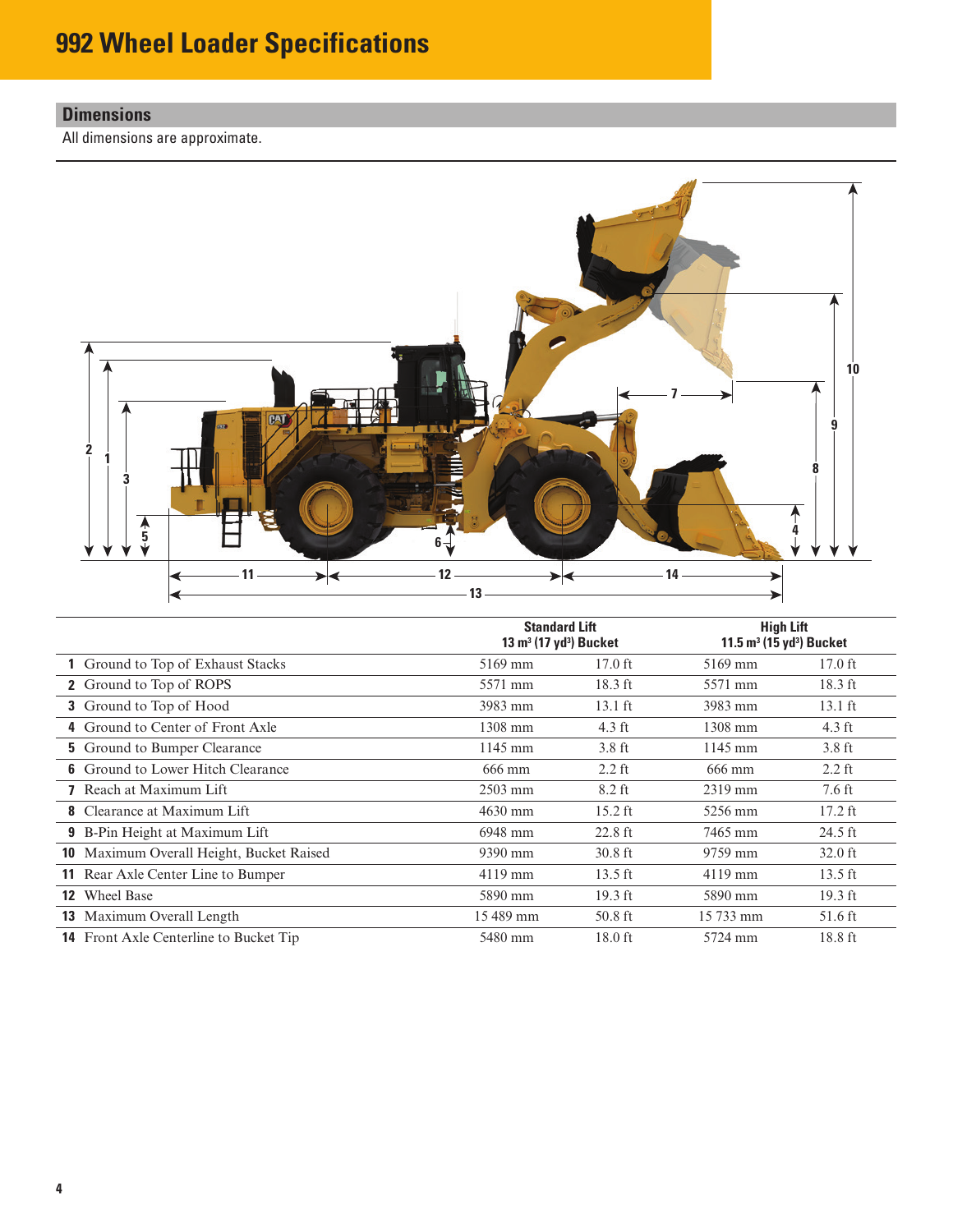#### <span id="page-4-0"></span>**Bucket Selection Guide**

When sizing the bucket, it is important to consider the Maximum Swung Load. The Maximum Swung Load is defined as the maximum allowed combined weight of the bucket and payload. Large Wheel Loader Payload Policy is that the Maximum Swung Load should never be exceeded.

"Example Bucket Weight" includes spade edge, heavy duty tips, half arrow segments, and two sidebar protectors.

If a bucket weight other than the weight specified in the tables is chosen, the bucket size can be evaluated using the following equations:

Maximum Payload = Maximum Swung Load – Bucket Weight

Maximum Density = (Maximum Swung Load – Bucket Weight)/Bucket Volume

**Note:** The default Target Payload (90% of maximum payload) is intended to accommodate variation in payload without exceeding the Maximum Swung Load. Target payload can be higher with less variation.

The rated capacity of the tires should always be considered.

#### **Face Application**

|                      | Standard Lift: Rated Payload 23.1 tonnes (25.5 tons), Maximum Swung Load 36.5 tonnes (40.2 tons) |                                        |        |                                                             |      |                                      |                      |                   |                                                             |                   |                                                              |
|----------------------|--------------------------------------------------------------------------------------------------|----------------------------------------|--------|-------------------------------------------------------------|------|--------------------------------------|----------------------|-------------------|-------------------------------------------------------------|-------------------|--------------------------------------------------------------|
| <b>Bucket Volume</b> |                                                                                                  | <b>Example</b><br><b>Bucket Weight</b> |        | <b>Target Payload</b><br>at Example<br><b>Bucket Weight</b> |      | <b>Maximum Payload</b><br>at Example | <b>Bucket Weight</b> |                   | <b>Target Density</b><br>at Example<br><b>Bucket Weight</b> |                   | <b>Maximum Density</b><br>at Example<br><b>Bucket Weight</b> |
| m <sup>3</sup>       | vd <sup>3</sup>                                                                                  | kq                                     | -lb    | tonnes                                                      | tons | tonnes                               | tons                 | kq/m <sup>3</sup> | 1 <sub>b</sub> /yd <sup>3</sup>                             | kq/m <sup>3</sup> | 1 <sub>b</sub> /yd <sup>3</sup>                              |
| 11.5                 | 15                                                                                               | 10 378                                 | 22,873 | 23.6                                                        | 26.0 | 26.2                                 | 28.9                 | 2056              | 3.465                                                       | 2284              | 3,850                                                        |
| 13.0                 | 17                                                                                               | 10872                                  | 23.961 | 23.1                                                        | 25.5 | 25.7                                 | 28.3                 | 1780              | 3.000                                                       | 1978              | 3,333                                                        |
| 14.5                 | 19                                                                                               | 355<br>-1                              | 25,026 | 22.7                                                        | 25.0 | 25.2                                 | 27.8                 | 1563              | 2.634                                                       | 1736              | 2.926                                                        |

#### **High Lift: Rated Payload 20.4 tonnes (22.5 tons), Maximum Swung Load 33.0 tonnes (36.4 tons)**

| <b>Example</b><br><b>Bucket Weight</b><br><b>Bucket Volume</b> |                 |         | at Example<br><b>Bucket Weight</b> | <b>Target Payload</b> | <b>Maximum Pavload</b><br>at Example<br><b>Bucket Weight</b> |        |      | <b>Target Density</b><br>at Example<br><b>Bucket Weight</b> |                                 | <b>Maximum Density</b><br>at Example<br><b>Bucket Weight</b> |                                 |
|----------------------------------------------------------------|-----------------|---------|------------------------------------|-----------------------|--------------------------------------------------------------|--------|------|-------------------------------------------------------------|---------------------------------|--------------------------------------------------------------|---------------------------------|
| m <sup>3</sup>                                                 | vd <sup>3</sup> | kq      | lb                                 | tonnes                | tons                                                         | tonnes | tons | kq/m <sup>3</sup>                                           | 1 <sub>b</sub> /yd <sup>3</sup> | kq/m <sup>3</sup>                                            | 1 <sub>b</sub> /yd <sup>3</sup> |
| 11.5                                                           |                 | 10 378  | 22,873                             | 20.4                  | 22.5                                                         | 22.7   | 25.0 | 1780                                                        | 3.000                           | 1978                                                         | 3,333                           |
| 13.0                                                           |                 | 10 872  | 23.962                             | 20.0                  | 22.0                                                         | 22.2   | 24.5 | 1536                                                        | 2.589                           | 1707                                                         | 2,877                           |
| 14.5                                                           | 19              | 1 3 5 5 | 25,026                             | 19.5                  | 21.5                                                         |        | 23.9 | 1345                                                        | 2.266                           | 1494                                                         | 2.518                           |

#### **Loose/Rehandled Application**

| Standard Lift: Rated Payload 27.2 tonnes (30 tons), Maximum Swung Load 39.7 tonnes (43.8 tons) |                 |                                        |        |                                                             |      |                                                              |      |                                                             |                                 |                                                              |                                 |
|------------------------------------------------------------------------------------------------|-----------------|----------------------------------------|--------|-------------------------------------------------------------|------|--------------------------------------------------------------|------|-------------------------------------------------------------|---------------------------------|--------------------------------------------------------------|---------------------------------|
| <b>Bucket Volume</b>                                                                           |                 | <b>Example</b><br><b>Bucket Weight</b> |        | <b>Target Payload</b><br>at Example<br><b>Bucket Weight</b> |      | <b>Maximum Payload</b><br>at Example<br><b>Bucket Weight</b> |      | <b>Target Density</b><br>at Example<br><b>Bucket Weight</b> |                                 | <b>Maximum Density</b><br>at Example<br><b>Bucket Weight</b> |                                 |
| m <sup>3</sup>                                                                                 | vd <sup>3</sup> | kg                                     | lb     | tonnes                                                      | tons | tonnes                                                       | tons | kq/m <sup>3</sup>                                           | 1 <sub>b</sub> /yd <sup>3</sup> | kq/m <sup>3</sup>                                            | 1 <sub>b</sub> /yd <sup>3</sup> |
| 11.5                                                                                           | 15              | 11 512                                 | 25,372 | 26.8                                                        | 29.5 | 28.2                                                         | 31.1 | 2213                                                        | 3.730                           | 2459                                                         | 4,145                           |
| 17.6                                                                                           | 23              | 11 172                                 | 24.623 | 27.1                                                        | 29.9 | 28.5                                                         | 31.5 | 1461                                                        | 2.462                           | 1623                                                         | 2,736                           |
| 24.5                                                                                           | 32              | 13483                                  | 29.717 | 24.9                                                        | 27.5 | 26.2                                                         | 28.9 | 965                                                         | 1.626                           | 1072                                                         | .807                            |

#### **High Lift: Rated Payload 24.5 tonnes (27 tons), Maximum Swung Load 37 tonnes (40.8 tons)**

| <b>Example</b><br><b>Bucket Weight</b><br><b>Bucket Volume</b> |                 |         | <b>Bucket Weight</b> | <b>Target Payload</b><br>at Example | <b>Maximum Payload</b><br>at Example<br><b>Bucket Weight</b> |        |      | <b>Target Density</b><br>at Example<br><b>Bucket Weight</b> |                                 | <b>Maximum Density</b><br>at Example<br><b>Bucket Weight</b> |                                 |
|----------------------------------------------------------------|-----------------|---------|----------------------|-------------------------------------|--------------------------------------------------------------|--------|------|-------------------------------------------------------------|---------------------------------|--------------------------------------------------------------|---------------------------------|
| m <sup>3</sup>                                                 | vd <sup>3</sup> | kg      | lb                   | tonnes                              | tons                                                         | tonnes | tons | $\rm ka/m^3$                                                | 1 <sub>b</sub> /yd <sup>3</sup> | kg/m <sup>3</sup>                                            | 1 <sub>b</sub> /yd <sup>3</sup> |
| 11.5                                                           |                 | 1 5 1 2 | 25,372               | 24.2                                | 26.7                                                         | 25.5   | 28.1 | 2000                                                        | 3.372                           | 2223                                                         | 3,746                           |
| 16.1                                                           |                 | 10718   | 23.622               | 25.0                                | 27.5                                                         | 26.3   | 29.0 | 1473                                                        | 2.483                           | 1637                                                         | 2,759                           |
| 24.5                                                           |                 | 13 483  | 29.717               | 22.3                                | 24.6                                                         | 23.5   | 25.9 | 865                                                         | .458                            | 961                                                          | .620                            |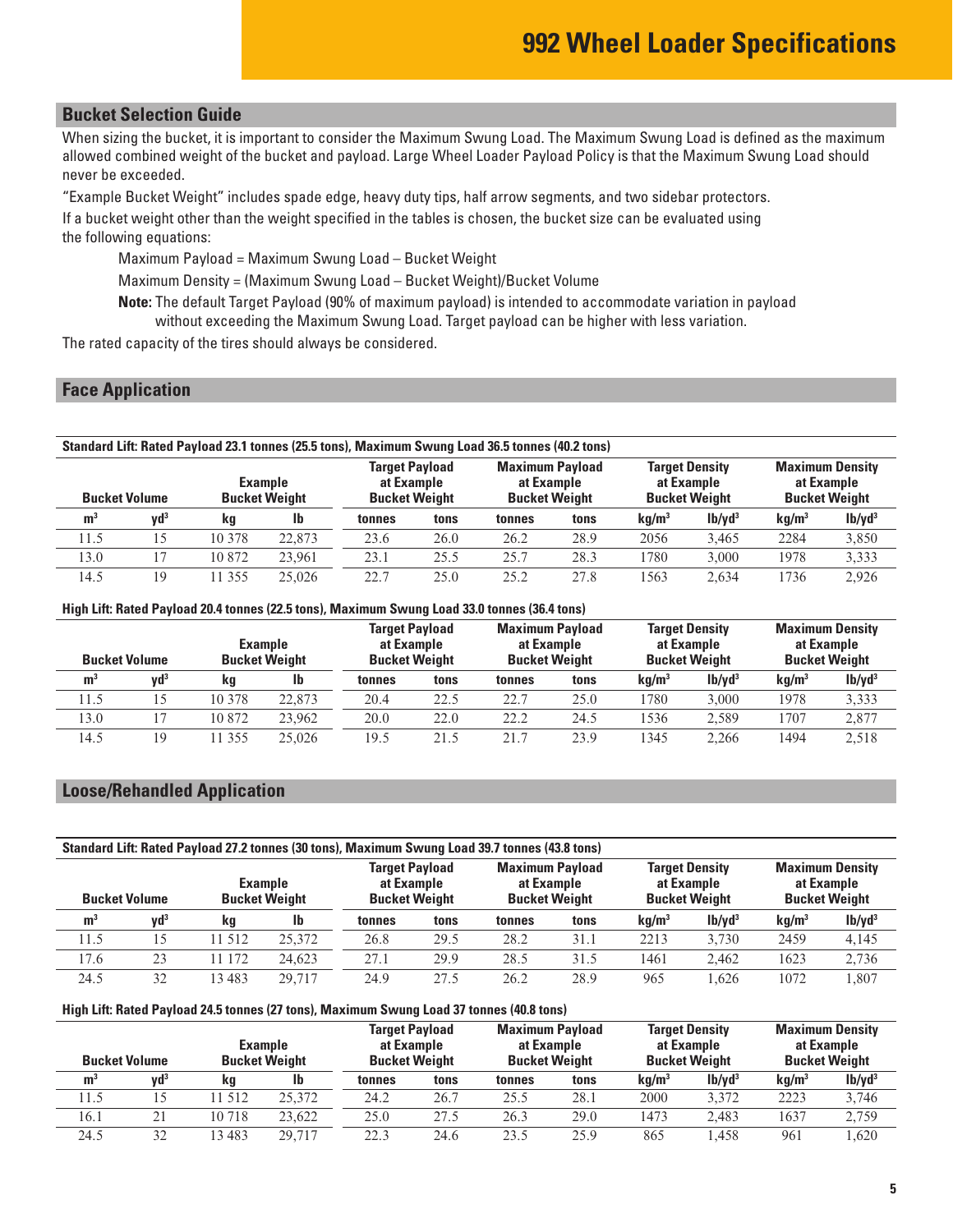# <span id="page-5-0"></span>**Operating Specifications – Standard Lift**

|                                                            |                | <b>Standard Lift</b>       |              |          |  |
|------------------------------------------------------------|----------------|----------------------------|--------------|----------|--|
| <b>Bucket Type</b>                                         |                |                            | <b>Rock</b>  |          |  |
| <b>Ground Engaging Tool</b>                                |                | <b>Teeth &amp; Segment</b> |              |          |  |
| <b>Cutting Edge Type</b>                                   |                |                            | <b>Spade</b> |          |  |
| <b>Bucket Part Number</b>                                  |                | 536-3340                   | 538-7980     | 557-8090 |  |
| <b>Struck Capacity</b>                                     | m <sup>3</sup> | 9.0                        | 10.0         | 12.0     |  |
|                                                            | $yd^3$         | 11.8                       | 13.0         | 15.7     |  |
| Heaped Capacity (Rated)                                    | m <sup>3</sup> | 11.5                       | 13           | 14.5     |  |
|                                                            | $yd^3$         | 15                         | 17           | 19       |  |
| Width                                                      | mm             | 4824                       | 4824         | 4824     |  |
|                                                            | ft             | 15.8                       | 15.8         | 15.8     |  |
| Dump Clearance at Full Lift and 45° Discharge (Edge)       | mm             | 4985                       | 4847         | 4752     |  |
|                                                            | ft             | 16.4                       | 15.9         | 15.6     |  |
| Dump Clearance at Full Lift and 45° Discharge (With Teeth) | mm             | 4740                       | 4630         | 4513     |  |
|                                                            | ft             | 15.6                       | 15.2         | 14.8     |  |
| Reach at Lift and 45° Discharge (Edge)                     | mm             | 2160                       | 2298         | 2379     |  |
|                                                            | ft             | 7.1                        | 7.5          | 7.8      |  |
| Reach at Lift and 45° Discharge (With Teeth)               | mm             | 2393                       | 2503         | 2608     |  |
|                                                            | ft             | 7.9                        | 8.2          | 8.6      |  |
| Reach with Lift Arms Horizontal and Bucket Level           | mm             | 4939                       | 5095         | 5252     |  |
|                                                            | ft             | 16.2                       | 16.7         | 17.2     |  |
| Digging Depth                                              | mm             | 206                        | 206          | 217      |  |
|                                                            | in             | 8.1                        | 8.1          | 8.5      |  |
| Overall Length                                             | mm             | 15 3 3 4                   | 15 490       | 15 654   |  |
|                                                            | ft             | 50.3                       | 50.8         | 51.4     |  |
| Overall Height with Bucket at Full Raise                   | mm             | 9242                       | 9390         | 9519     |  |
|                                                            | ft             | 30.3                       | 30.8         | 31.2     |  |
| Loader Clearance Turning Radius (SAE Carry with Teeth)     | mm             | 10973                      | 11 018       | 11 068   |  |
|                                                            | ft             | 36.0                       | 36.1         | 36.3     |  |
| Full Dump Angle                                            | degree         | $-50$                      | $-50$        | $-50$    |  |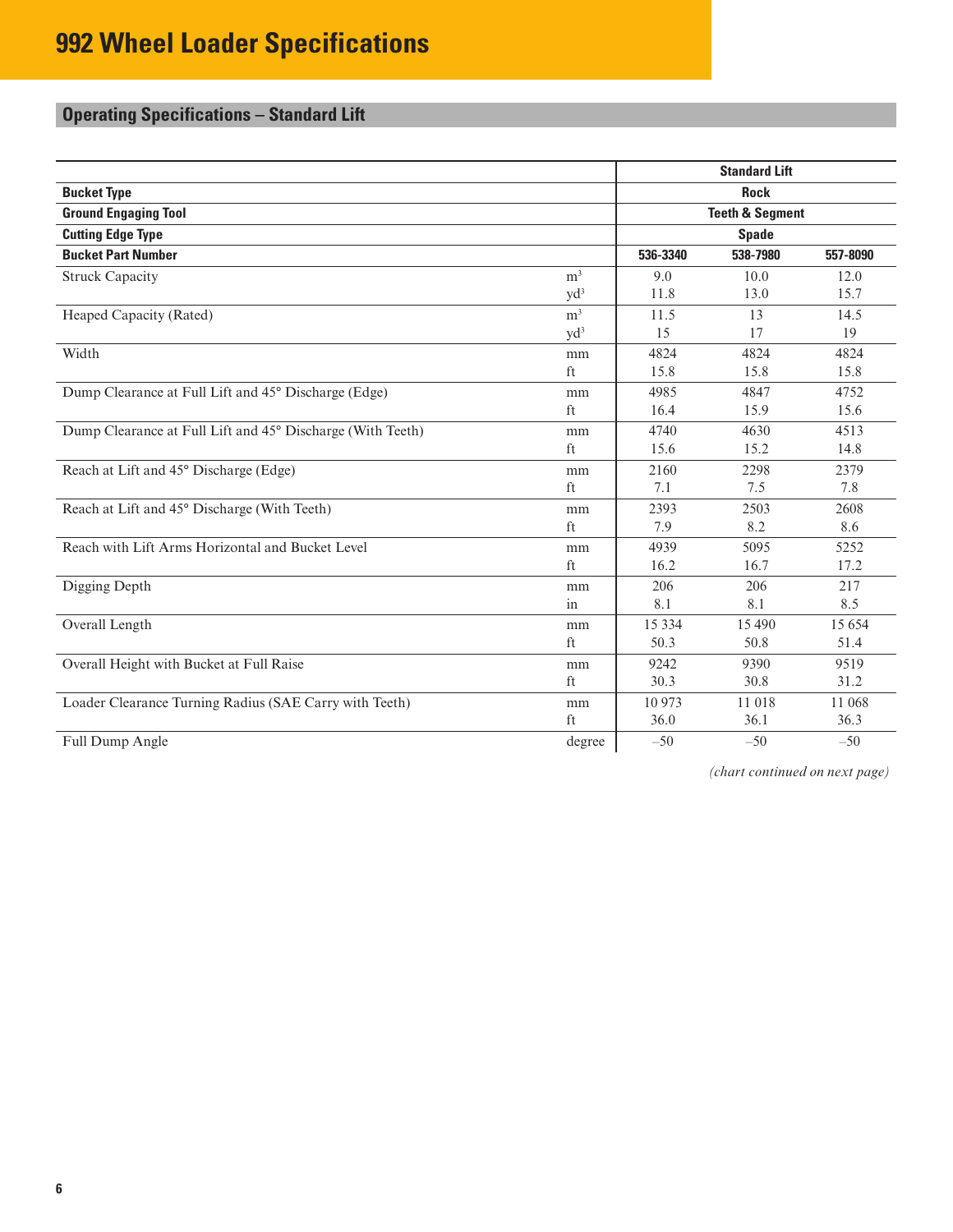# **Operating Specifications – Standard Lift** *(continued)*

|                                                                      |                | <b>Standard Lift</b>       |              |          |  |
|----------------------------------------------------------------------|----------------|----------------------------|--------------|----------|--|
| <b>Bucket Type</b>                                                   |                |                            | <b>Rock</b>  |          |  |
| <b>Ground Engaging Tool</b>                                          |                | <b>Teeth &amp; Segment</b> |              |          |  |
| <b>Cutting Edge Type</b>                                             |                |                            | <b>Spade</b> |          |  |
| <b>Bucket Part Number</b>                                            |                | 536-3340                   | 538-7980     | 557-8090 |  |
| <b>Struck Capacity</b>                                               | m <sup>3</sup> | 9.0                        | 10.0         | 12.0     |  |
|                                                                      | $yd^3$         | 11.8                       | 13.0         | 15.7     |  |
| Heaped Capacity (Rated)                                              | m <sup>3</sup> | 11.5                       | 13           | 14.5     |  |
|                                                                      | $yd^3$         | 15                         | 17           | 19       |  |
| Static Tipping Load Straight (No Tire Squash)                        | kg             | 71 085                     | 70 108       | 69 128   |  |
|                                                                      | 1b             | 156,716                    | 154,562      | 152,402  |  |
| Static Tipping Load Straight (With Tire Squash)                      | kg             | 68 29 5                    | 67 298       | 66 304   |  |
|                                                                      | 1 <sub>b</sub> | 150,564                    | 148,366      | 146,175  |  |
| Static Tipping Load – Full Turn (Articulated 40°) (No Tire Squash)   | kg             | 61 829                     | 60 901       | 59 970   |  |
|                                                                      | 1 <sub>b</sub> | 136,309                    | 134,263      | 132,211  |  |
| Static Tipping Load - Full Turn (Articulated 40°) (With Tire Squash) | kg             | 56 943                     | 55 984       | 55 030   |  |
|                                                                      | 1 <sub>b</sub> | 125,538                    | 123,424      | 121,321  |  |
| <b>Breakout Force</b>                                                | kN             | 699                        | 638          | 602      |  |
|                                                                      | 1 <sub>b</sub> | 157,125                    | 143,422      | 135,298  |  |
| Operating Weight                                                     | kg             | 105 394                    | 105 882      | 106 366  |  |
|                                                                      | 1 <sub>b</sub> | 232,354                    | 233,430      | 234,497  |  |
| Weight Distribution at SAE Carry (Unloaded)                          |                |                            |              |          |  |
| Front                                                                | kg             | 59 137                     | 59 994       | 60 865   |  |
|                                                                      | 1 <sub>b</sub> | 130,374                    | 132,265      | 134,185  |  |
| Rear                                                                 | kg             | 46 257                     | 45 888       | 45 501   |  |
|                                                                      | 1 <sub>b</sub> | 101,980                    | 101,165      | 100,312  |  |
| Weight Distribution at SAE Carry (Loaded)                            |                |                            |              |          |  |
| Front                                                                | kg             | 95 598                     | 96 592       | 97 605   |  |
|                                                                      | 1 <sub>b</sub> | 210,758                    | 212,949      | 215,182  |  |
| Rear                                                                 | kg             | 32 9 29                    | 32 4 23      | 31 894   |  |
|                                                                      | 1 <sub>b</sub> | 72,595                     | 71,481       | 70,314   |  |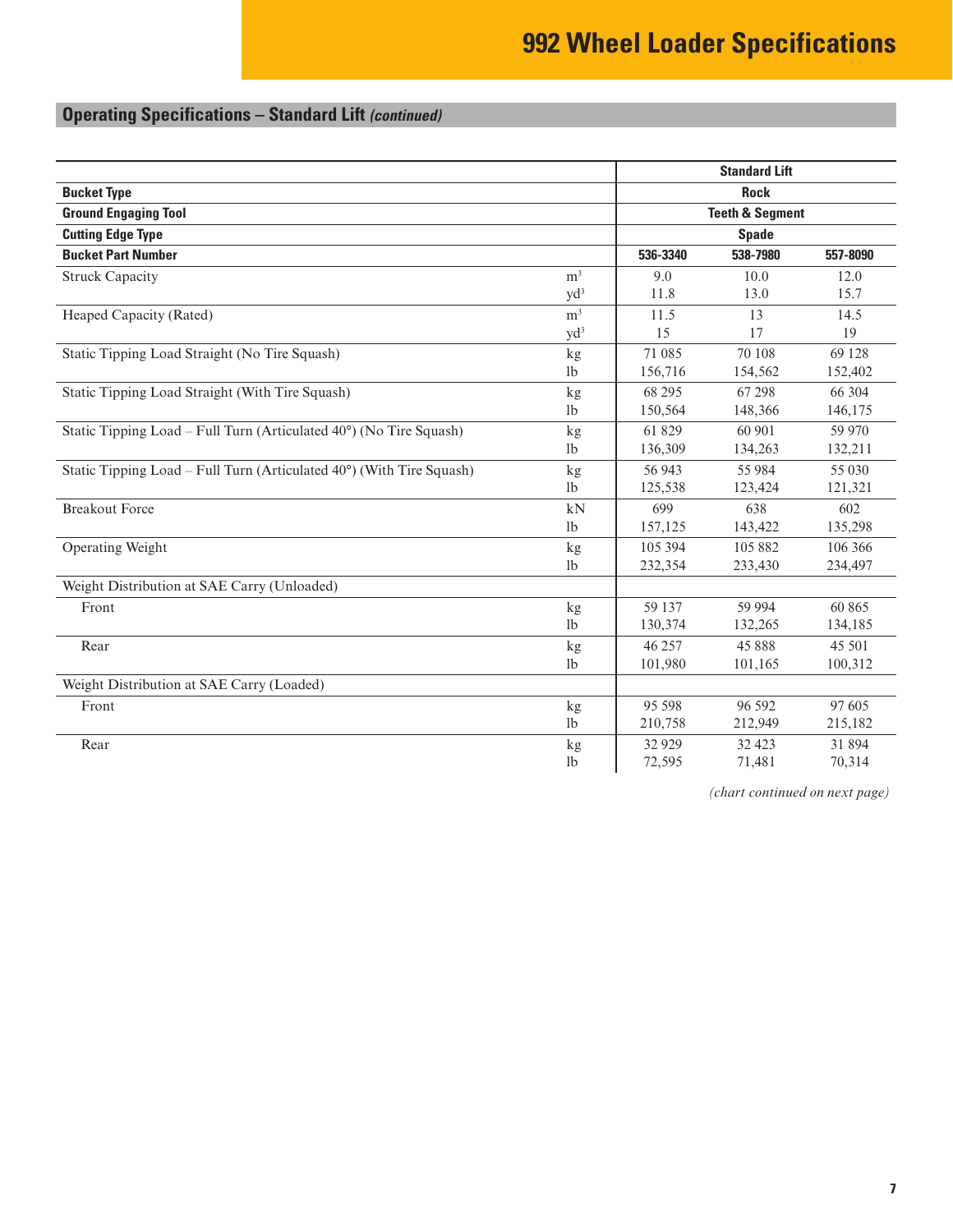# <span id="page-7-0"></span>**Operating Specifications – High Lift**

|                                                            |                     | <b>High Lift</b>           |              |          |  |
|------------------------------------------------------------|---------------------|----------------------------|--------------|----------|--|
| <b>Bucket Type</b>                                         |                     |                            | <b>Rock</b>  |          |  |
| <b>Ground Engaging Tool</b>                                |                     | <b>Teeth &amp; Segment</b> |              |          |  |
| <b>Cutting Edge Type</b>                                   |                     |                            | <b>Spade</b> |          |  |
| <b>Bucket Part Number</b>                                  |                     | 536-3340                   | 538-7980     | 557-8090 |  |
| <b>Struck Capacity</b>                                     | m <sup>3</sup>      | 9.0                        | 10.0         | 12.0     |  |
|                                                            | $yd^3$              | 11.8                       | 13.0         | 15.7     |  |
| Heaped Capacity (Rated)                                    | m <sup>3</sup>      | 11.5                       | 13           | 14.5     |  |
|                                                            | $yd^3$              | 15                         | 17           | 19       |  |
| Width                                                      | mm                  | 4824                       | 4824         | 4824     |  |
|                                                            | $\operatorname{ft}$ | 15.8                       | 15.8         | 15.8     |  |
| Dump Clearance at Full Lift and 45° Discharge (Edge)       | mm                  | 5501                       | 5363         | 5268     |  |
|                                                            | ft                  | 18.0                       | 17.6         | 17.3     |  |
| Dump Clearance at Full Lift and 45° Discharge (With Teeth) | mm                  | 5256                       | 5146         | 5029     |  |
|                                                            | ft                  | 17.2                       | 16.9         | 16.5     |  |
| Reach at Lift and 45° Discharge (Edge)                     | mm                  | 2086                       | 2225         | 2305     |  |
|                                                            | ft                  | 6.8                        | 7.3          | 7.6      |  |
| Reach at Lift and 45° Discharge (With Teeth)               | mm                  | 2319                       | 2430         | 2535     |  |
|                                                            | ft                  | 7.6                        | 8.0          | 8.3      |  |
| Reach with Lift Arms Horizontal and Bucket Level           | mm                  | 5266                       | 5422         | 5579     |  |
|                                                            | ft                  | 17.3                       | 17.8         | 18.3     |  |
| Digging Depth                                              | mm                  | 213                        | 213          | 224      |  |
|                                                            | in                  | 8.4                        | 8.4          | 8.8      |  |
| Overall Length                                             | mm                  | 15733                      | 15889        | 16 053   |  |
|                                                            | ft                  | 51.6                       | 52.1         | 52.7     |  |
| Overall Height with Bucket at Full Raise                   | mm                  | 9759                       | 9906         | 10 0 36  |  |
|                                                            | ft                  | 32.0                       | 32.5         | 32.9     |  |
| Loader Clearance Turning Radius (SAE Carry with Teeth)     | mm                  | 11 129                     | 11 174       | 11 224   |  |
|                                                            | ft                  | 36.5                       | 36.7         | 36.8     |  |
| Full Dump Angle                                            | degree              | $-48$                      | $-48$        | $-48$    |  |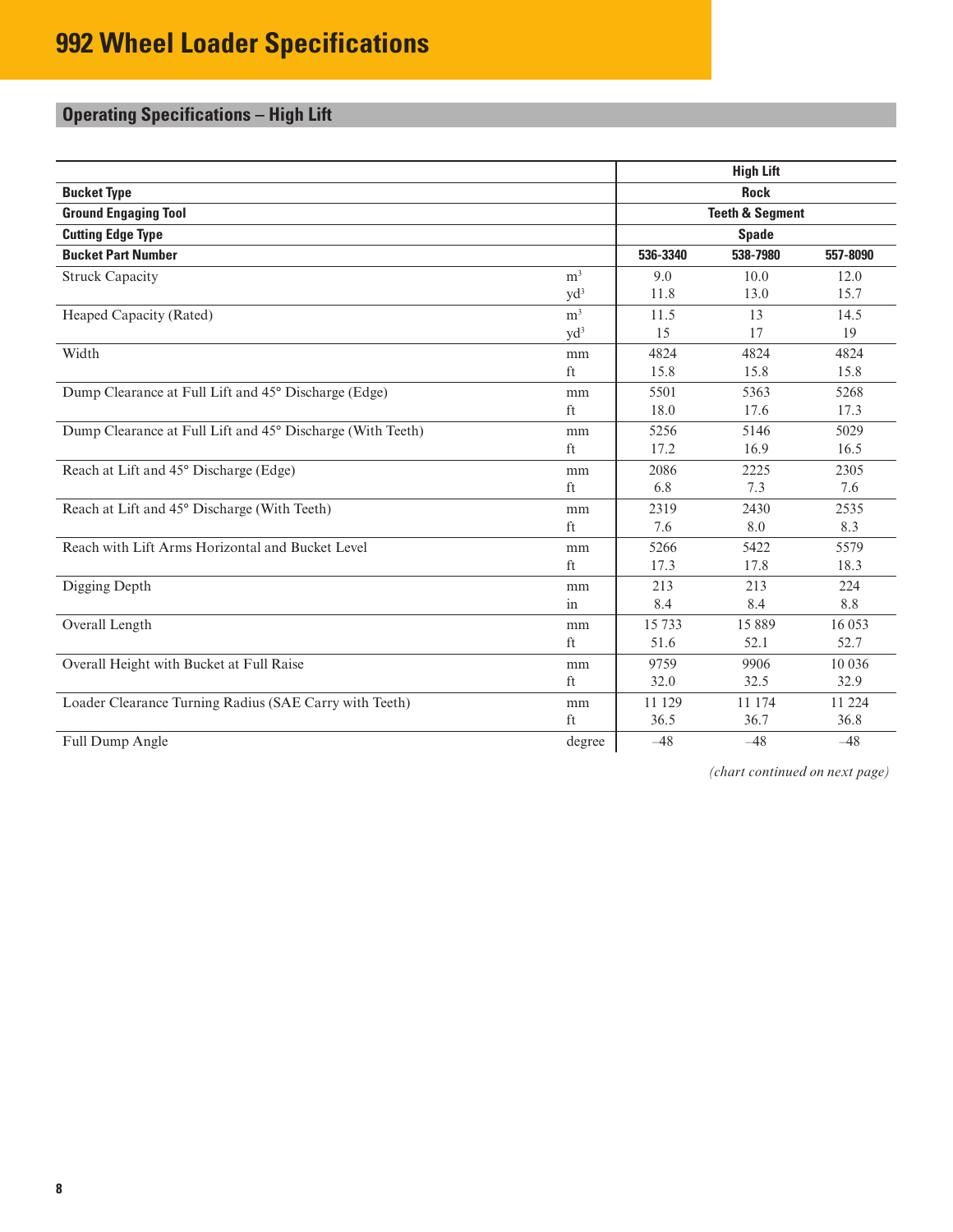# **Operating Specifications – High Lift** *(continued)*

|                                                                      |                | <b>High Lift</b> |                            |          |  |
|----------------------------------------------------------------------|----------------|------------------|----------------------------|----------|--|
| <b>Bucket Type</b>                                                   |                |                  | <b>Rock</b>                |          |  |
| <b>Ground Engaging Tool</b>                                          |                |                  | <b>Teeth &amp; Segment</b> |          |  |
| <b>Cutting Edge Type</b>                                             |                |                  | <b>Spade</b>               |          |  |
| <b>Bucket Part Number</b>                                            |                | 536-3340         | 538-7980                   | 557-8090 |  |
| <b>Struck Capacity</b>                                               | m <sup>3</sup> | 9.0              | 10.0                       | 12.0     |  |
|                                                                      | $yd^3$         | 11.8             | 13.0                       | 15.7     |  |
| Heaped Capacity (Rated)                                              | m <sup>3</sup> | 11.5             | 13                         | 14.5     |  |
|                                                                      | $yd^3$         | 15               | 17                         | 19       |  |
| Static Tipping Load Straight (No Tire Squash)                        | kg             | 64 263           | 63 375                     | 62 482   |  |
|                                                                      | 1 <sub>b</sub> | 141,675          | 139,718                    | 137,750  |  |
| Static Tipping Load Straight (With Tire Squash)                      | kg             | 61 929           | 61 023                     | 60 116   |  |
|                                                                      | 1 <sub>b</sub> | 136,529          | 134,533                    | 132,534  |  |
| Static Tipping Load – Full Turn (Articulated 40°) (No Tire Squash)   | kg             | 55 718           | 54 869                     | 54 017   |  |
|                                                                      | 1 <sub>b</sub> | 122,836          | 120,966                    | 119,086  |  |
| Static Tipping Load - Full Turn (Articulated 40°) (With Tire Squash) | kg             | 51 499           | 50 622                     | 49 747   |  |
|                                                                      | 1 <sub>b</sub> | 113,535          | 111,602                    | 109,673  |  |
| <b>Breakout Force</b>                                                | kN             | 672              | 613                        | 578      |  |
|                                                                      | 1 <sub>b</sub> | 151,028          | 137,811                    | 129,968  |  |
| Operating Weight                                                     | kg             | 105 934          | 106 422                    | 106 906  |  |
|                                                                      | 1 <sub>b</sub> | 233,545          | 234,621                    | 235,688  |  |
| Weight Distribution at SAE Carry (Unloaded)                          |                |                  |                            |          |  |
| Front                                                                | kg             | 60 723           | 61 605                     | 62 500   |  |
|                                                                      | 1 <sub>b</sub> | 133,870          | 135,816                    | 137,788  |  |
| Rear                                                                 | kg             | 45 212           | 44 817                     | 44 407   |  |
|                                                                      | 1 <sub>b</sub> | 99,675           | 98,805                     | 97,900   |  |
| Weight Distribution at SAE Carry (Loaded)                            |                |                  |                            |          |  |
| Front                                                                | kg             | 94 150           | 95 139                     | 96 143   |  |
|                                                                      | 1 <sub>b</sub> | 207,564          | 209,744                    | 211,960  |  |
| Rear                                                                 | kg             | 32 197           | 31 696                     | 31 175   |  |
|                                                                      | 1 <sub>b</sub> | 70,981           | 69,877                     | 68,729   |  |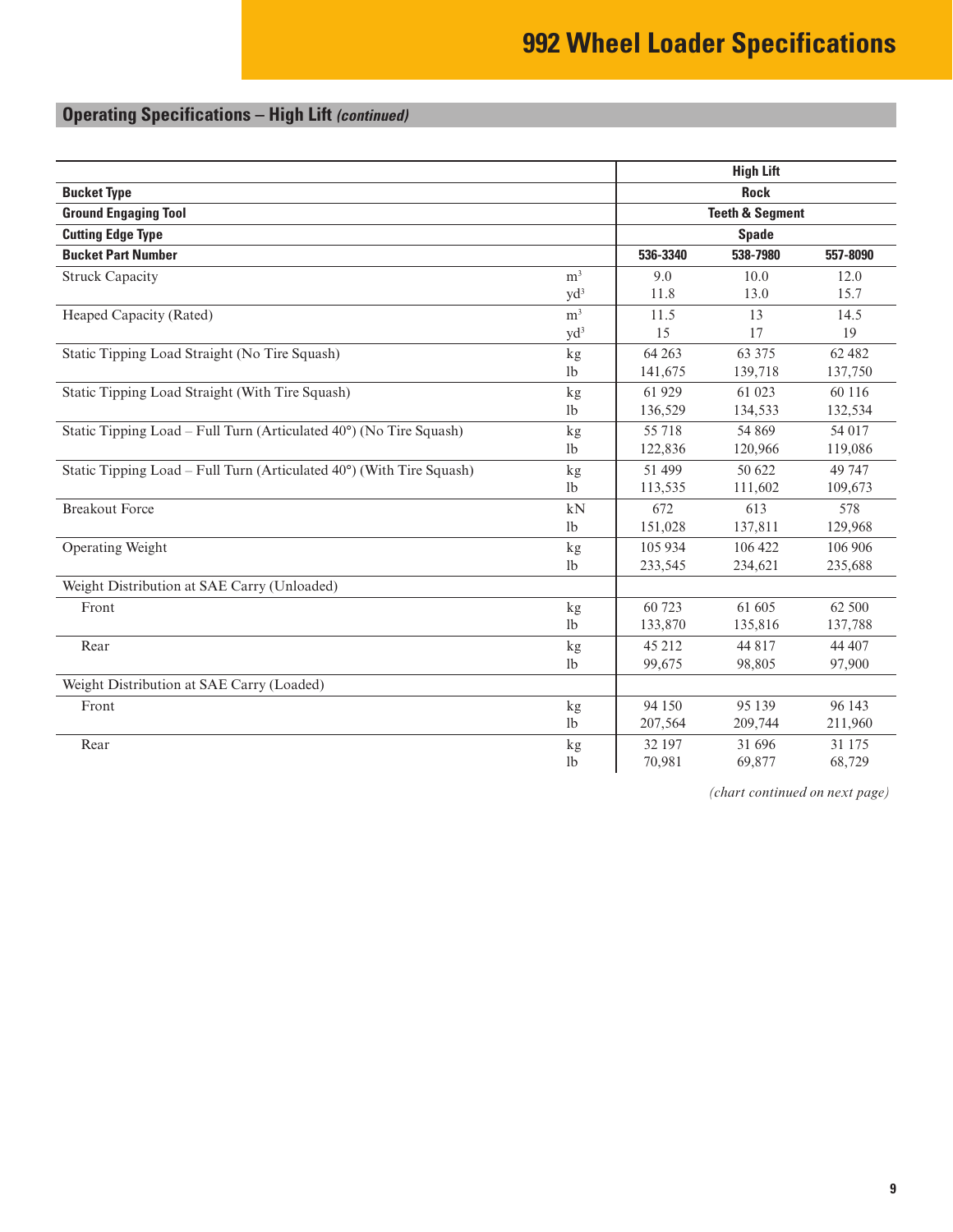### <span id="page-9-0"></span>**Operating Specifications – Standard Lift Material Handler/High Lift Material Handler**

|                                                            |                |                 | <b>Standard Lift Material Handler</b> | <b>High Lift Material Handler</b> |                          |  |
|------------------------------------------------------------|----------------|-----------------|---------------------------------------|-----------------------------------|--------------------------|--|
| <b>Bucket Type</b>                                         |                | <b>Rock</b>     | Coal                                  | <b>Rock</b>                       | Coal                     |  |
| <b>Ground Engaging Tool</b>                                |                |                 | <b>BOCE</b>                           | <b>BOCE</b>                       |                          |  |
| <b>Cutting Edge Type</b>                                   |                |                 | <b>Straight</b>                       |                                   | <b>Straight</b>          |  |
| <b>Bucket Part Number</b>                                  |                | 557-8050        | 557-8020                              | 557-8050                          | 557-8020                 |  |
| <b>Struck Capacity</b>                                     | m <sup>3</sup> | 14.0            | 20.0                                  | 14.0                              | 20.0                     |  |
|                                                            | $yd^3$         | 18.3            | 26.2                                  | 18.3                              | 26.2                     |  |
| Heaped Capacity (Rated)                                    | m <sup>3</sup> | 17.6            | 24.5                                  | 17.6                              | 24.5                     |  |
|                                                            | $yd^3$         | 23              | 32                                    | 23                                | 32                       |  |
| Width                                                      | mm             | 4995            | 6090                                  | 4995                              | 6090                     |  |
|                                                            | ft             | 16.4            | 20.0                                  | 16.4                              | 20.0                     |  |
| Dump Clearance at Full Lift and 45° Discharge (Edge)       | mm             | 4873            | 4710                                  | 5389                              | 5226                     |  |
|                                                            | ft             | 16.0            | 15.5                                  | 17.7                              | 17.1                     |  |
| Dump Clearance at Full Lift and 45° Discharge (With Teeth) | mm             |                 |                                       |                                   | $\qquad \qquad$          |  |
|                                                            | ft             |                 |                                       |                                   |                          |  |
| Reach at Lift and 45° Discharge (Edge)                     | mm             | 2301            | 2451                                  | 2227                              | 2377                     |  |
|                                                            | ft             | 7.5             | 8.0                                   | 7.3                               | 7.8                      |  |
| Reach at Lift and 45° Discharge (With Teeth)               | mm             |                 | $\qquad \qquad$                       |                                   | $\overline{\phantom{m}}$ |  |
|                                                            | ft             | $\qquad \qquad$ | $\frac{1}{2}$                         | $\overline{\phantom{0}}$          | $\hspace{0.05cm}$        |  |
| Reach with Lift Arms Horizontal and Bucket Level           | mm             | 4780            | 5001                                  | 5107                              | 5328                     |  |
|                                                            | ft             | 15.7            | 16.4                                  | 16.8                              | 17.5                     |  |
| Digging Depth                                              | mm             | 186             | 195                                   | 193                               | 202                      |  |
|                                                            | in             | 7.3             | 7.7                                   | 7.6                               | 8.0                      |  |
| Overall Length                                             | mm             | 15 160          | 15 388                                | 15 5 61                           | 15788                    |  |
|                                                            | ft             | 49.7            | 50.5                                  | 51.1                              | 51.8                     |  |
| Overall Height with Bucket at Full Raise                   | mm             | 9678            | 9835                                  | 10 194                            | 10 351                   |  |
|                                                            | ft             | 31.8            | 32.3                                  | 33.4                              | 34.0                     |  |
| Loader Clearance Turning Radius (SAE Carry with Teeth)     | mm             | 11 157          | 11 751                                | 11 311                            | 11898                    |  |
|                                                            | ft             | 36.6            | 38.6                                  | 37.1                              | 39.0                     |  |
| Full Dump Angle                                            | degree         | $-50$           | $-50$                                 | $-48$                             | $-48$                    |  |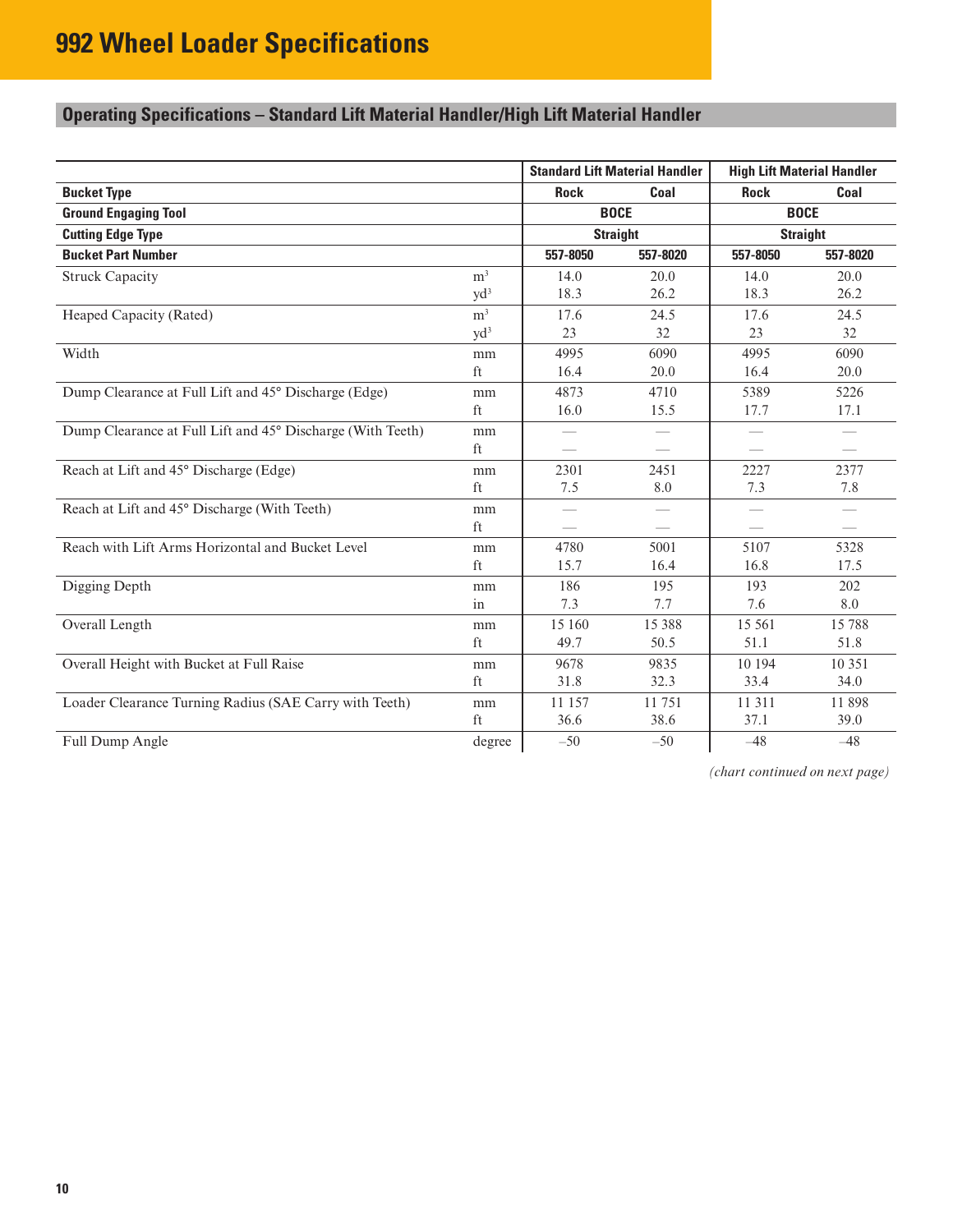# **Operating Specifications – Standard Lift Material Handler/High Lift Material Handler** *(continued)*

|                                                             |                |                 | <b>Standard Lift Material Handler</b> | <b>High Lift Material Handler</b> |                 |  |
|-------------------------------------------------------------|----------------|-----------------|---------------------------------------|-----------------------------------|-----------------|--|
| <b>Bucket Type</b>                                          |                | <b>Rock</b>     | Coal                                  | <b>Rock</b>                       | Coal            |  |
| <b>Ground Engaging Tool</b>                                 |                | <b>BOCE</b>     | <b>BOCE</b>                           | <b>BOCE</b>                       | <b>BOCE</b>     |  |
| <b>Cutting Edge Type</b>                                    |                | <b>Straight</b> | <b>Straight</b>                       | <b>Straight</b>                   | <b>Straight</b> |  |
| <b>Bucket Part Number</b>                                   |                | 557-8050        | 557-8020                              | 557-8050                          | 557-8020        |  |
| <b>Struck Capacity</b>                                      | m <sup>3</sup> | 14.0            | 20.0                                  | 14.0                              | 20.0            |  |
|                                                             | $yd^3$         | 18.3            | 26.2                                  | 18.3                              | 26.2            |  |
| Heaped Capacity (Rated)                                     | m <sup>3</sup> | 17.6            | 24.5                                  | 17.6                              | 24.5            |  |
|                                                             | $yd^3$         | 23              | 32                                    | 23                                | 32              |  |
| Static Tipping Load Straight (No Tire Squash)               | kg             | 74 070          | 70 667                                | 67 126                            | 63 913          |  |
|                                                             | 1 <sub>b</sub> | 163,296         | 155,794                               | 147,987                           | 140,905         |  |
| Static Tipping Load Straight (With Tire Squash)             | kg             | 70958           | 67 574                                | 64 519                            | 61 316          |  |
|                                                             | 1 <sub>b</sub> | 156,435         | 148,975                               | 142,239                           | 135,177         |  |
| Static Tipping Load – Full Turn (Articulated $40^{\circ}$ ) | kg             | 64 158          | 60888                                 | 57956                             | 54 854          |  |
| (No Tire Squash)                                            | 1 <sub>b</sub> | 141,443         | 134,235                               | 127,770                           | 120,933         |  |
| Static Tipping Load – Full Turn (Articulated 40°)           | kg             | 58 598          | 55 356                                | 53 136                            | 50 0 52         |  |
| (With Tire Squash)                                          | 1 <sub>b</sub> | 129,187         | 122,038                               | 117,145                           | 110,345         |  |
| <b>Breakout Force</b>                                       | kN             | 640             | 572                                   | 614                               | 549             |  |
|                                                             | 1 <sub>b</sub> | 143,788         | 128,559                               | 138,121                           | 123,370         |  |
| Operating Weight                                            | kg             | 108 182         | 110 493                               | 108 722                           | 111 033         |  |
|                                                             | 1 <sub>b</sub> | 238,501         | 243,595                               | 239,692                           | 244,786         |  |
| Weight Distribution at SAE Carry (Unloaded)                 |                |                 |                                       |                                   |                 |  |
| Front                                                       | kg             | 59 125          | 62 912                                | 60753                             | 64 672          |  |
|                                                             | 1 <sub>b</sub> | 130,348         | 138,696                               | 133,937                           | 142,576         |  |
| Rear                                                        | kg             | 49 0 57         | 47 581                                | 47 969                            | 46 362          |  |
|                                                             | 1 <sub>b</sub> | 108,153         | 104,899                               | 105,754                           | 102,210         |  |
| Weight Distribution at SAE Carry (Loaded)                   |                |                 |                                       |                                   |                 |  |
| Front                                                       | kg             | 102 525         | 106 661                               | 101 271                           | 105 481         |  |
|                                                             | 1 <sub>b</sub> | 226,029         | 235,147                               | 223,263                           | 232,546         |  |
| Rear                                                        | kg             | 32 873          | 31 048                                | 31 946                            | 30 046          |  |
|                                                             | 1 <sub>b</sub> | 72,473          | 68,449                                | 70,428                            | 66,241          |  |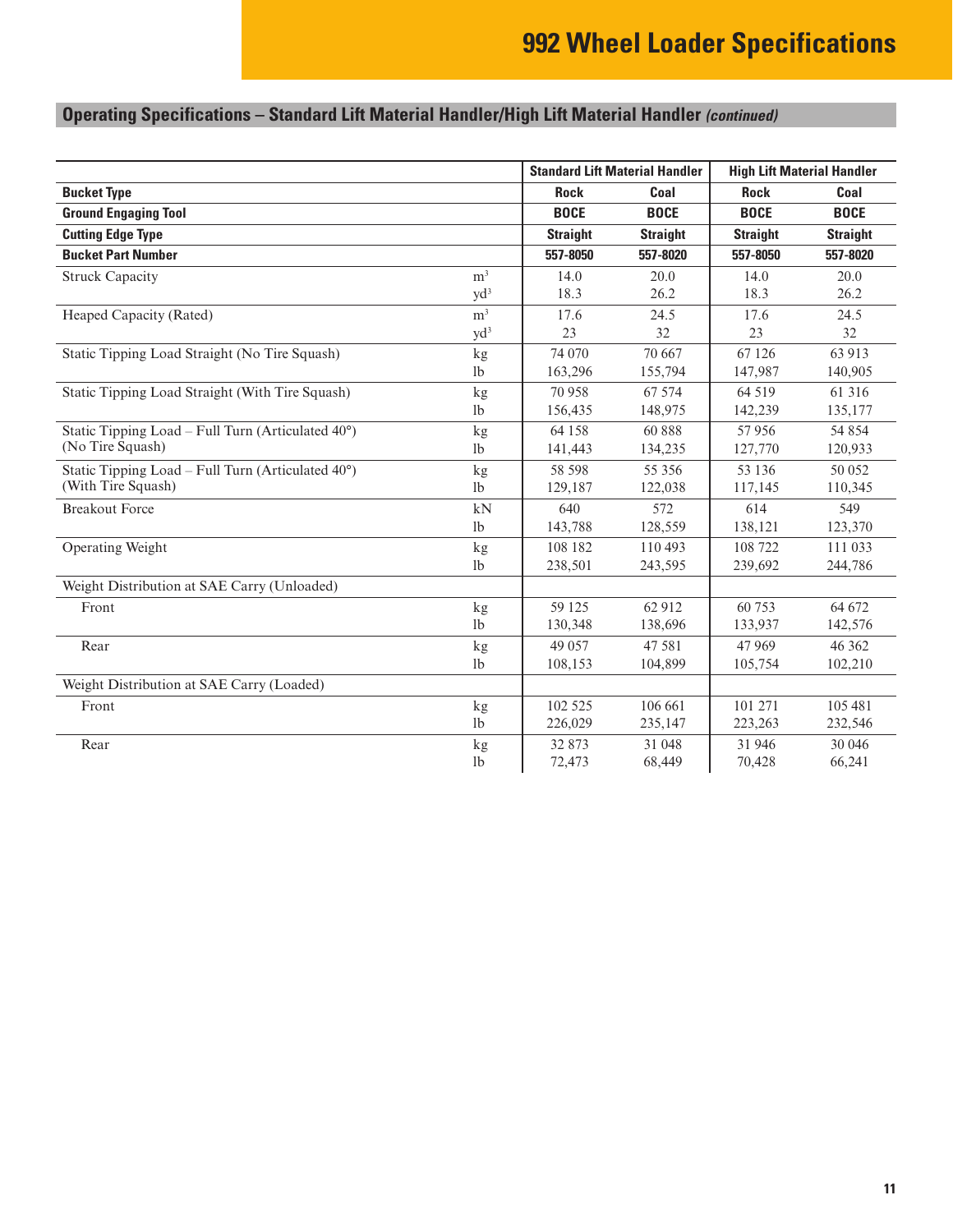### <span id="page-11-0"></span>**Standard and Optional Equipment**

Standard and optional equipment may vary. Consult your Cat dealer for details.

|                                                                         | <b>Standard</b> | <b>Optional</b> |
|-------------------------------------------------------------------------|-----------------|-----------------|
| <b>POWER TRAIN</b>                                                      |                 |                 |
| Engine, C32B                                                            | ✓               |                 |
| Fuel priming pump (electric)                                            | ✓               |                 |
| Ground-level engine shutdown                                            | ✓               |                 |
| Engine air intake (above hood) precleaner                               | ✓               |                 |
| Aluminum Modular Radiator (AMR)                                         | ✓               |                 |
| Automatic, ether starting aid                                           | ✓               |                 |
| Electronic throttle lock                                                | ✓               |                 |
| Impeller Clutch Torque Converter<br>(ICTC) with lock-up clutch          |                 |                 |
| Rimpull control system                                                  |                 |                 |
| Planetary powershift, 3F/3R electronic<br>control transmission          |                 |                 |
| Delayed engine shutdown                                                 |                 |                 |
| Oil-cooled, multi-disc, service brakes                                  |                 |                 |
| Electro-hydraulic parking brake                                         |                 |                 |
| Auto retarding controls                                                 |                 |                 |
| Advanced auto retarding controls with<br>engine brake                   |                 |                 |
| Brake temp estimator                                                    |                 |                 |
| Autoshift                                                               |                 |                 |
| <b>LINKAGE</b>                                                          |                 |                 |
| Standard lift (23 tonnes/25.5 tons face,<br>27.2 tonnes/30 tons loose)  |                 |                 |
| High lift (20.5 tonnes/22.5 tons face,<br>24.5 tonnes/27 tons loose)    |                 |                 |
| <b>EFFICIENCY</b>                                                       |                 |                 |
| Variable displacement implement pumps                                   |                 |                 |
| Variable displacement load-sensing<br>steering                          |                 |                 |
| Variable displacement cooling fan pump                                  |                 |                 |
| Torque converter lock-up clutch                                         |                 |                 |
| <b>Bucket float</b>                                                     |                 |                 |
| Automatic bucket controls:<br>– Lift kickout<br>- Return-to-dig kickout |                 |                 |
| Default on-demand throttle (economy<br>mode) with HP+ mode button       |                 |                 |
|                                                                         |                 |                 |

Engine idle shutdown

|                                                                                                                                                                                                                                                                                                                               | <b>Standard</b> | <b>Optional</b> |
|-------------------------------------------------------------------------------------------------------------------------------------------------------------------------------------------------------------------------------------------------------------------------------------------------------------------------------|-----------------|-----------------|
| <b>ELECTRICAL AND LIGHTING</b>                                                                                                                                                                                                                                                                                                |                 |                 |
| 150-amp alternator                                                                                                                                                                                                                                                                                                            | ✓               |                 |
| Four 1400 CCA batteries                                                                                                                                                                                                                                                                                                       |                 |                 |
| 10/15 amp, 24V to 12V converter                                                                                                                                                                                                                                                                                               |                 |                 |
| Battery – single pole (master disconnect)<br>isolator                                                                                                                                                                                                                                                                         |                 |                 |
| Emergency jump-start receptacle                                                                                                                                                                                                                                                                                               | ✓               |                 |
| Starter and transmission lockout<br>in bumper                                                                                                                                                                                                                                                                                 |                 |                 |
| 24V starting and charging system                                                                                                                                                                                                                                                                                              | ✓               |                 |
| Electric starters                                                                                                                                                                                                                                                                                                             |                 |                 |
| Dual pole battery isolator                                                                                                                                                                                                                                                                                                    |                 |                 |
| Live line indicators in service center                                                                                                                                                                                                                                                                                        | ✓               |                 |
| LED warning lights (pattern selectable)                                                                                                                                                                                                                                                                                       |                 |                 |
| LED lighting system:<br>- Two front- and rear-mounted LED<br>turn signals<br>- Four forward-facing running lights<br>- Three forward-facing flood lights<br>- Four platform-mounted flood lights<br>- Two forward-facing high beams<br>- Four rear-facing floods<br>- Four stairway lights<br>- Two engine bay service lights |                 |                 |
| Six service lights                                                                                                                                                                                                                                                                                                            |                 | ✓               |
| Two hitch-mounted lights                                                                                                                                                                                                                                                                                                      |                 |                 |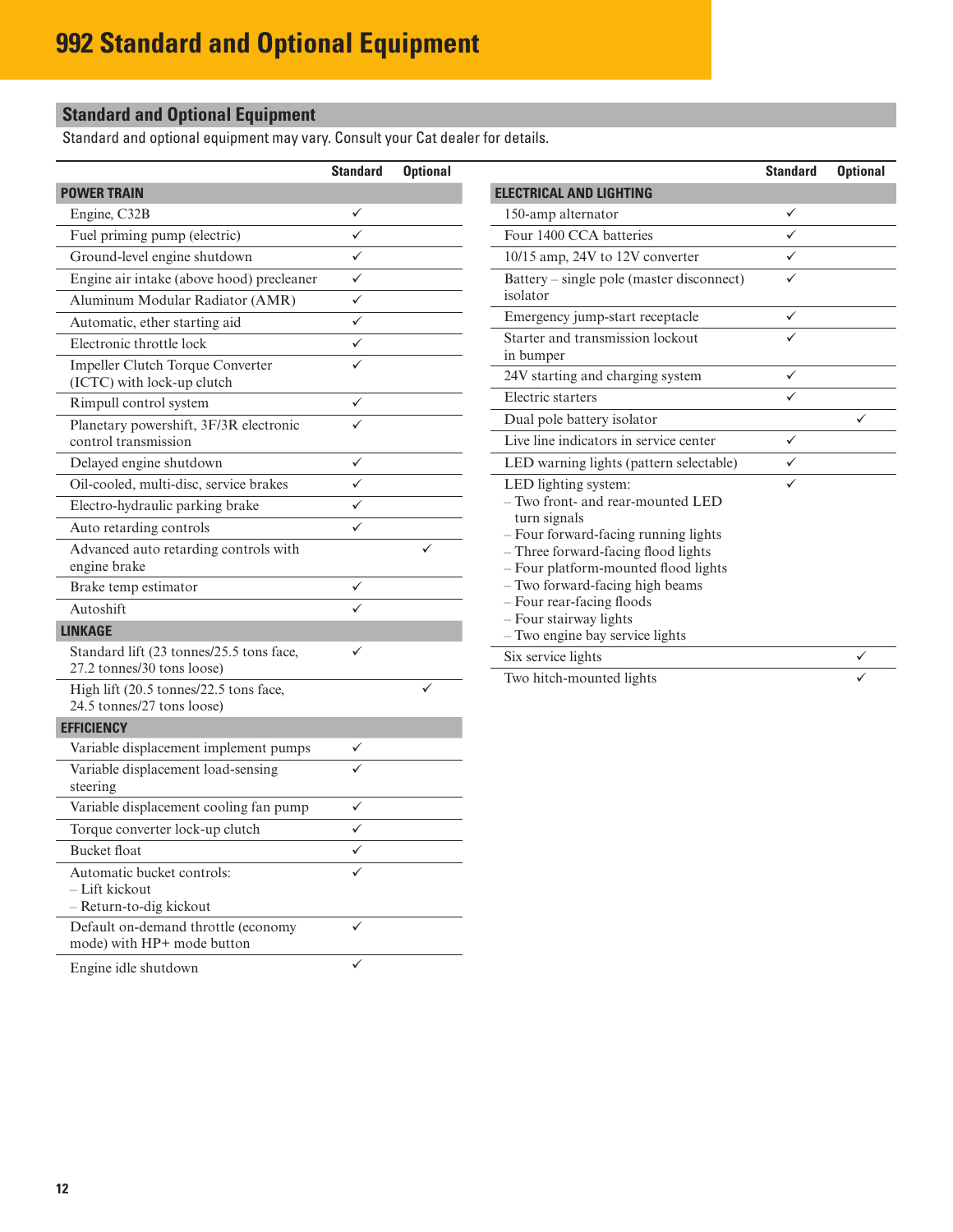#### **Standard and Optional Equipment** *(continued)*

Standard and optional equipment may vary. Consult your Cat dealer for details.

|                                                                            | <b>Standard</b> | <b>Optional</b> |                                           | <b>Standard</b> | <b>Optional</b> |
|----------------------------------------------------------------------------|-----------------|-----------------|-------------------------------------------|-----------------|-----------------|
| <b>OPERATOR ENVIRONMENT</b>                                                |                 |                 | <b>OPERATOR ENVIRONMENT</b> (continued)   |                 |                 |
| Premium seat with heated and actively                                      |                 |                 | Powered cab precleaner                    | $\checkmark$    |                 |
| cooled leather, adjustable lumbar                                          |                 |                 | Operator presence status                  | $\checkmark$    |                 |
| support, air adjustable bolsters on<br>the seat and backrest, seat cushion |                 |                 | Starting/charging system malfunction      | $\checkmark$    |                 |
| tilt adjustment and two-way thigh                                          |                 |                 | Electronic OMM                            | $\checkmark$    |                 |
| support adjustment                                                         |                 |                 | Operator controls help                    | $\checkmark$    |                 |
| Bonded glass, tinted                                                       | $\checkmark$    |                 | Bluetooth®-enabled machine security       |                 | ✓               |
| Rubber-mounted, high-impact                                                |                 |                 | Two USB charging ports                    | $\checkmark$    |                 |
| resistant solar control glass                                              |                 |                 | CB mounting, 12V/24V power and            | $\checkmark$    |                 |
| Trainer seat                                                               | $\checkmark$    |                 | antenna                                   |                 |                 |
| Trainer seat with suspension                                               |                 | ✓               | 14-pin service port                       | $\checkmark$    |                 |
| Dual-lever lift and tilt function controls                                 | $\checkmark$    |                 | 12V power                                 | $\checkmark$    |                 |
| Joystick lift and tilt function controls                                   |                 | ✓               | Selectable application profiles           | $\checkmark$    |                 |
| Implement kickouts                                                         | $\checkmark$    |                 | Entertainment radio mute                  | $\checkmark$    |                 |
| Air conditioner                                                            | $\checkmark$    |                 | Push-To-Start (PTS)                       | $\checkmark$    |                 |
| Cab pressure indicator                                                     | $\checkmark$    |                 | Warning/indicator instrumentation         | $\checkmark$    |                 |
| Graphical touchscreen information                                          | $\checkmark$    |                 | Keypad control with indicator lights      | $\checkmark$    |                 |
| display conveys real-time operating<br>information and payload measurement |                 |                 | Dome light in cab                         | $\checkmark$    |                 |
| Heater, defroster, auto                                                    | ✓               |                 | Lunchbox and beverage holders             | $\checkmark$    |                 |
| temperature controls                                                       |                 |                 | Electro-hydraulic force feedback steering | $\checkmark$    |                 |
| Gauge instrumentation with configurable                                    | $\checkmark$    |                 | Sun screen, pull down (front and rear)    |                 | ✓               |
| widgets:                                                                   |                 |                 | Vital Information Management System       | $\checkmark$    |                 |
| - Status indicators<br>- Wheel rev counter                                 |                 |                 | (VIMS™) with information display:         |                 |                 |
| - Simplified payload                                                       |                 |                 | external data port, cycle timer           |                 |                 |
| - TPMS (optional)                                                          |                 |                 | AM/FM/AUX radio                           |                 | ✓               |
| - Bucket angle                                                             |                 |                 | AM/FM/AUX/USB/BT/CD/SAT radio             |                 | ✓               |
| $-$ Coolant temperature                                                    |                 |                 | Coat hook                                 | $\checkmark$    |                 |
| - Hydraulic oil temperature                                                |                 |                 |                                           |                 |                 |
| - Fuel level                                                               |                 |                 |                                           |                 |                 |

- Power train oil temperature
- Engine speed (tachometer)
- Transmission gear
- Ground speed
- Engine hour meter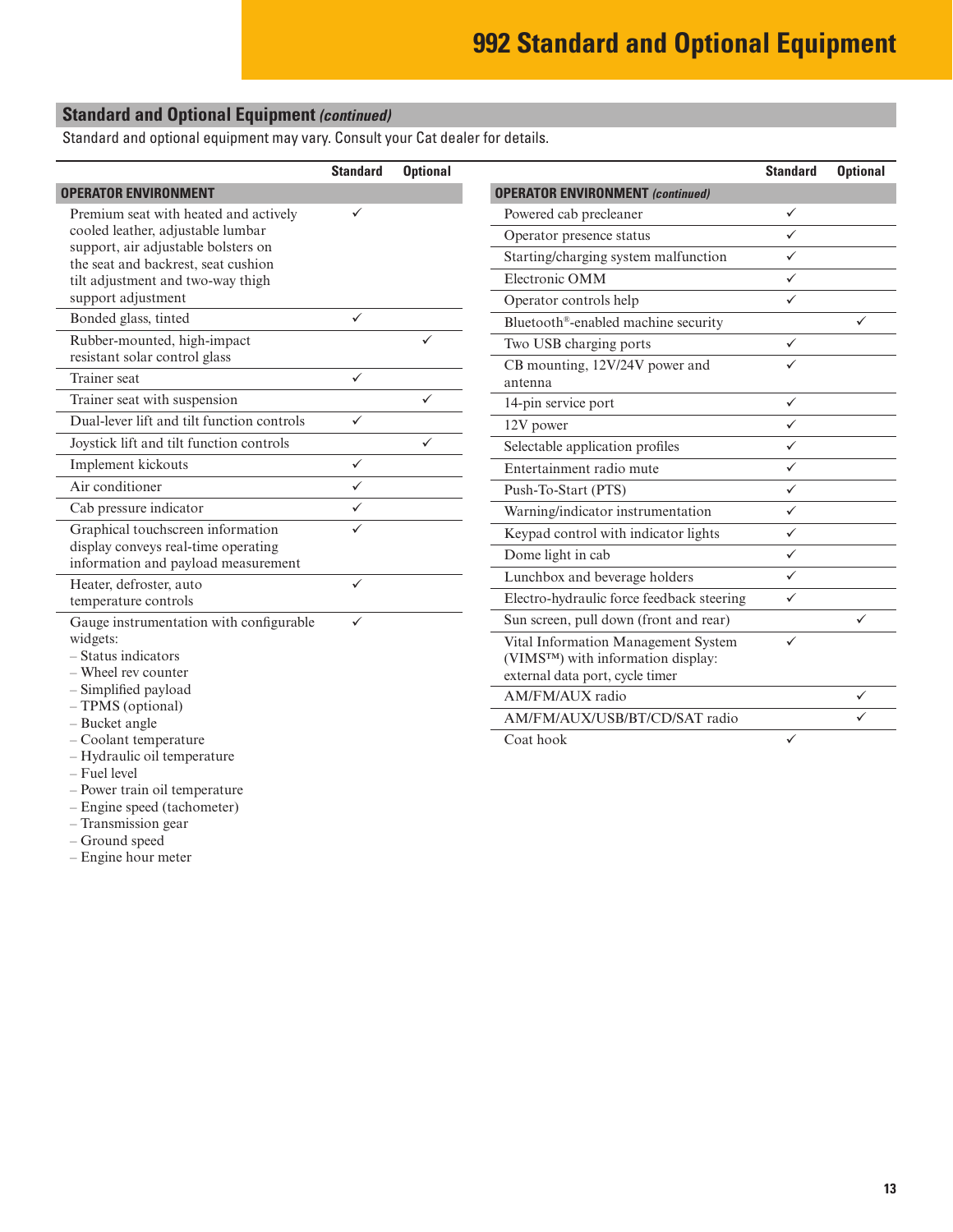### **Standard and Optional Equipment** *(continued)*

Standard and optional equipment may vary. Consult your Cat dealer for details.

|                                                                                                                                                                                     | <b>Standard</b> | <b>Optional</b> |
|-------------------------------------------------------------------------------------------------------------------------------------------------------------------------------------|-----------------|-----------------|
| <b>SAFETY</b>                                                                                                                                                                       |                 |                 |
| Ground-access ladders                                                                                                                                                               | ✓               |                 |
| Powered ground-access stairs                                                                                                                                                        |                 | ✓               |
| Rear-vision camera                                                                                                                                                                  |                 |                 |
| Side-vision cameras (270 degree)                                                                                                                                                    |                 |                 |
| Cat Detect (rear object detection)                                                                                                                                                  |                 |                 |
| Front walkway around cab                                                                                                                                                            |                 |                 |
| Tie-offs on ROPS                                                                                                                                                                    |                 |                 |
| Steering frame lock                                                                                                                                                                 |                 |                 |
| Wheel chocks                                                                                                                                                                        |                 |                 |
| Stairways on both sides of the machine                                                                                                                                              | ✓               |                 |
| Platform toe kicks                                                                                                                                                                  | ✓               |                 |
| Retractable seatbelt, operator and<br>trainer seat                                                                                                                                  |                 |                 |
| Back-up alarm                                                                                                                                                                       | ✓               |                 |
| Secondary steering                                                                                                                                                                  |                 |                 |
| Electric disc horns                                                                                                                                                                 |                 |                 |
| Electric trumpet field horn plus electric<br>shop horn                                                                                                                              |                 |                 |
| Fire suppression ready (tank mounting<br>provision and provision for integration<br>with machine electronics for monitoring<br>faults or activation)                                |                 |                 |
| Emergency stop system                                                                                                                                                               |                 | ✓               |
| Implement lock switch                                                                                                                                                               |                 |                 |
| Seatbelt warning                                                                                                                                                                    |                 |                 |
| Entertainment radio mute                                                                                                                                                            |                 |                 |
| <b>COLD WEATHER</b>                                                                                                                                                                 |                 |                 |
| Cold-weather cooling fan bypass<br>(recommended for temperatures below<br>$-29$ °C [ $-20$ °F])                                                                                     |                 |                 |
| 120V or 240V coolant heating elements<br>(recommended in conditions from<br>$-18$ ° C to $-30$ ° C [0° F to $-22$ ° F])                                                             |                 |                 |
| Fuel heater (heated by recirculation<br>using engine heat and a heat exchanger)<br>(recommended in conditions from<br>$-18^{\circ}$ C to $-30^{\circ}$ C [0° F to $-22^{\circ}$ F]) |                 |                 |
| Heated mirrors                                                                                                                                                                      |                 | ✓               |

|                                                                                                                                                        | <b>Standard</b> | <b>Optional</b> |
|--------------------------------------------------------------------------------------------------------------------------------------------------------|-----------------|-----------------|
| <b>MACHINE CONTROL AND GUIDANCE</b>                                                                                                                    |                 |                 |
| Cat Payload with Overload Prevention                                                                                                                   |                 | ✓               |
| MineStar Health ready<br>MineStar GUIDE ready<br>MineStar Edge ready                                                                                   | $\checkmark$    |                 |
| New Autodig Components:<br>- Tire slip prevention<br>- Lift stall prevention<br>$-$ Tire set                                                           |                 | ✓               |
| Operator coaching                                                                                                                                      |                 | ✓               |
| <b>COOLING</b>                                                                                                                                         |                 |                 |
| Standard ambient package<br>(recommended for site conditions that<br>do not exceed $43^{\circ}$ C [110° F])                                            | ✓               |                 |
| High ambient package (recommended<br>for site conditions that do not exceed<br>55° C [131° F])                                                         |                 |                 |
| <b>RIMS AND TIRES</b>                                                                                                                                  |                 |                 |
| Rims – 914.4 mm (36") (36 $\times$ 45)<br>113.3 mm (4.5") flange<br>For use with 45/65R45 and 45/65-45 tires<br>Tires $-45/65R45$<br>Tires $-45/65-45$ |                 |                 |
| <b>SPARE RIMS</b>                                                                                                                                      |                 |                 |

 $\checkmark$ 

914.4 mm (36") (36  $\times$  45) (4.5") flange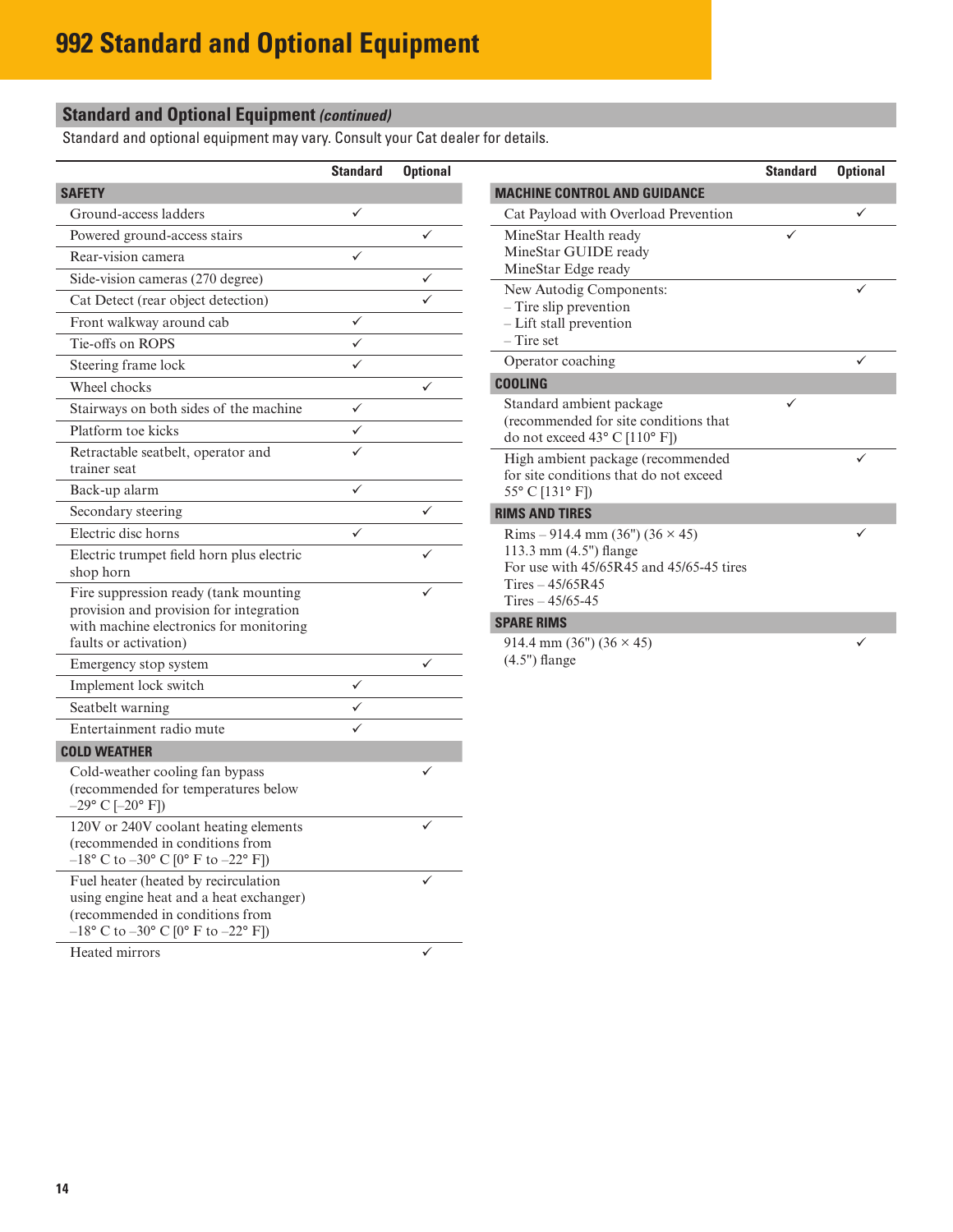### **Standard and Optional Equipment** *(continued)*

Standard and optional equipment may vary. Consult your Cat dealer for details.

|                                                                                  | <b>Standard</b> | <b>Optional</b> |                                                 | <b>Standard</b> | <b>Optional</b> |
|----------------------------------------------------------------------------------|-----------------|-----------------|-------------------------------------------------|-----------------|-----------------|
| <b>SERVICE</b>                                                                   |                 |                 | <b>SERVICE</b> (continued)                      |                 |                 |
| Fluid level indicators:                                                          | ✓               |                 | Implement pump efficiency monitoring            | $\checkmark$    |                 |
| - Implement and cooling fan oil level                                            |                 |                 | Rock guards on linkage grease lines             | $\checkmark$    |                 |
| indicator<br>- Steering and brake oil level indicator                            |                 |                 | Cat O-ring face seal couplings                  | $\checkmark$    |                 |
| - Window washer fluid level indicator                                            |                 |                 | Lockable service access doors                   | $\checkmark$    |                 |
| - Transmission oil level indicator                                               |                 |                 | Ecology drains for engine, radiator,            | $\checkmark$    |                 |
| - Fuel level indicator                                                           |                 |                 | hydraulic tank, steering and brake tank,        |                 |                 |
| $-$ Engine oil level indicator                                                   |                 |                 | brake cooling tank and axles                    |                 |                 |
| - Engine coolant level indicator<br>- Automatic lubrication system grease        |                 |                 | Electronic pressure control of the              | $\checkmark$    |                 |
| tank level indicator                                                             |                 |                 | automatic lubrication system eliminates         |                 |                 |
| - Starter lockout and LED                                                        |                 |                 | pressure adjustment and monitors grease         |                 |                 |
| - Heavy-duty battery disconnect switch                                           |                 |                 | thickness for temperature compatibility         |                 |                 |
| - Stairway light switch                                                          |                 |                 | Ground-level fast-fill fuel system              | $\checkmark$    |                 |
| - Service lighting switch (if equipped)                                          |                 |                 | Transmission and engine guards                  |                 | ✓               |
| - Fuel shutoff engine shutdown switch                                            |                 |                 | Drawbar hitch with pin                          | $\checkmark$    |                 |
| - Engine oil fast-fill port<br>- Transmission oil fast-fill port                 |                 |                 | Cat XT™ hoses                                   | $\checkmark$    |                 |
| - Steering and brake hydraulic oil                                               |                 |                 | Left-side service center                        | $\checkmark$    |                 |
| fast-fill port                                                                   |                 |                 | Oil sampling valves                             | $\checkmark$    |                 |
| - Steering and brake hydraulic oil                                               |                 |                 | Diagnostic lines for easy                       |                 | $\checkmark$    |
| drain port                                                                       |                 |                 | troubleshooting access                          |                 |                 |
| - Engine coolant fast-fill port<br>- Implement and cooling fan hydraulic         |                 |                 | Premixed 50% concentration of                   | $\checkmark$    |                 |
| oil fast-fill port                                                               |                 |                 | extended-life coolant with freeze               |                 |                 |
| - Implement and cooling fan hydraulic                                            |                 |                 | protection to $-34^{\circ}$ C $(-29^{\circ}$ F) |                 |                 |
| oil drain port                                                                   |                 |                 | Rear access to cab and service platform         | $\checkmark$    |                 |
| - Automatic lubrication system grease                                            |                 |                 | Load-sensing steering                           | $\checkmark$    |                 |
| tank fill port<br>$-24V$ jump-start receptacle                                   |                 |                 | Vandalism protection caplocks                   | $\checkmark$    |                 |
| $-12V$ power port                                                                |                 |                 | Cooling cleanout service access                 | $\checkmark$    |                 |
| $-120V$ jacket water plug (if equipped)                                          |                 |                 | Telematics and Cat Electronic Technician        | $\checkmark$    |                 |
| $-240V$ jacket water plug (if equipped)                                          |                 |                 | service port in bumper                          |                 |                 |
| - VIMS key switch                                                                |                 |                 | Product Link™ cellular                          |                 | $\checkmark$    |
| $-14$ -pin service port<br>- Transmission lockout and LED                        |                 |                 | Product Link (dual mode -                       |                 | $\checkmark$    |
|                                                                                  |                 |                 | satellite/cellular)                             |                 |                 |
| In-tank mounted cartridge-type case<br>drain filters with in-line magnetic plugs | $\checkmark$    |                 | Automatic Autolube filling shutoff valve        | $\checkmark$    |                 |
| on implement, cooling fan, brake and                                             |                 |                 | <b>SOUND</b>                                    |                 |                 |
| steering pumps                                                                   |                 |                 | Sound-suppression package                       |                 | ✓               |
| High-pressure screens on the output side                                         | $\checkmark$    |                 | <b>LOAD AND CARRY OR EXTENSIVE TRAMMING</b>     |                 |                 |
| of implement, cooling fan, brake and<br>steering pumps                           |                 |                 | Ride control                                    |                 |                 |